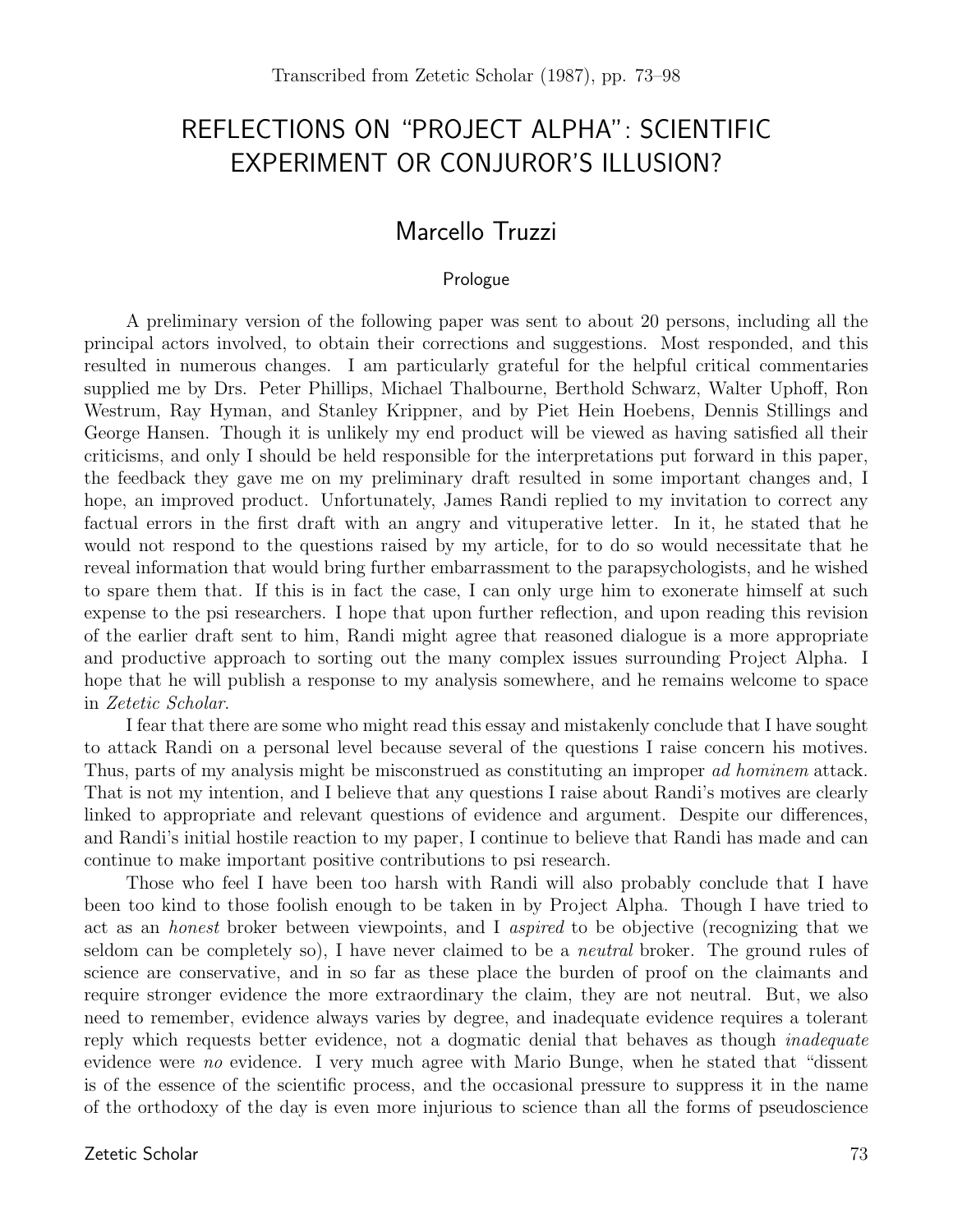put together" (Bunge, 1980: 46). For some, Alpha has been an attempt to substitute ridicule for argument and evidence. By substituting horselaughs for syllogisms, we act to suppress dissent. It is for this reason that I am often more sharply critical of so-called "skeptics", with whose "orthodox" conclusions I may in fact largely agree, than I am towards the "maverick" scientists towards whom I have been accused of showing too much tolerance. We can afford to be tolerant towards honest players with maverick ideas if we believe the game of science is a self-correcting system where fair play will lead to correct judgement; but we cannot afford tolerance towards those who play unfairly, especially those players from the orthodox side who start with all the advantages and thus threaten to close the game prematurely. My paper is not intended to end the game; it merely begins a new inning. This essay raises and unpacks what I believe are the proper questions; it is not offered as a set of final answers. Those who contest my observations, interpretations, and/or evaluations, especially those who were involved with Alpha, are invited to participate in the continuing dialog in Zetetic Scholar.

Because the reflections which follow are complex, let me outline my analysis. My central concern is to examine Project Alpha on the very terms that Randi has asked us to take it: as a serious sociological experiment. Because the behavioral sciences have long been concerned with ethical issues surrounding research on human subjects, and because Randi's critics have raised questions about the ethics involved in Alpha, my analysis gives some consideration to such matters. But this essay is primarily a methodological analysis which assesses Alpha as a scientific experiment, not as a rhetorical drama. My essay considers four central questions: (1) Was Project Alpha a competently done scientific experiment? (2) Was Project Alpha ethically carried out in terms of the general values found in scientific practice, especially those which critics of psi research have endorsed in the past? (3) Was Project Alpha objectively and/or adequately reported? And (4) what is the significance of Alpha for our understanding of the process by which the psi debate is being evaluated within science? My analysis begins with a brief description of Alpha and the reactions to it. I go on to consider the context of Alpha, first in terms of historical precedents and then in terms of the challenge to which Randi was responding. I look next at the character of Alpha as a scientific "experiment". I then consider the actual impact of Alpha on the work at the Mac Lab and done by other psi researchers caught in Alpha's net. This is followed by consideration of several related episodes which have some implications for our assessment of Alpha: Randi's claim of a second successful experiment in Project Beta, his getting counter-hoaxed in a manner that revealed some problems with his approach, and two minor instances that raise further questions about Randi's methods. I then give my general conclusions about Project Alpha. Finally, in an epilogue, I seek to set the record straight about my own involvement with Alpha while it was in progress.

#### \* \* \* \* \* \* \*

#### The Revelation of Project Alpha

When Washington University's McDonnell Laboratory for Psychical Research made it known in 1979 that it was looking for psychics to be tested, young Steve Shaw (18) and Michael Edwards (17) applied and soon became star subjects. During several visits over the next two years they impressed the lab's director, Peter R. Phillips, and its experimenters with examples of apparent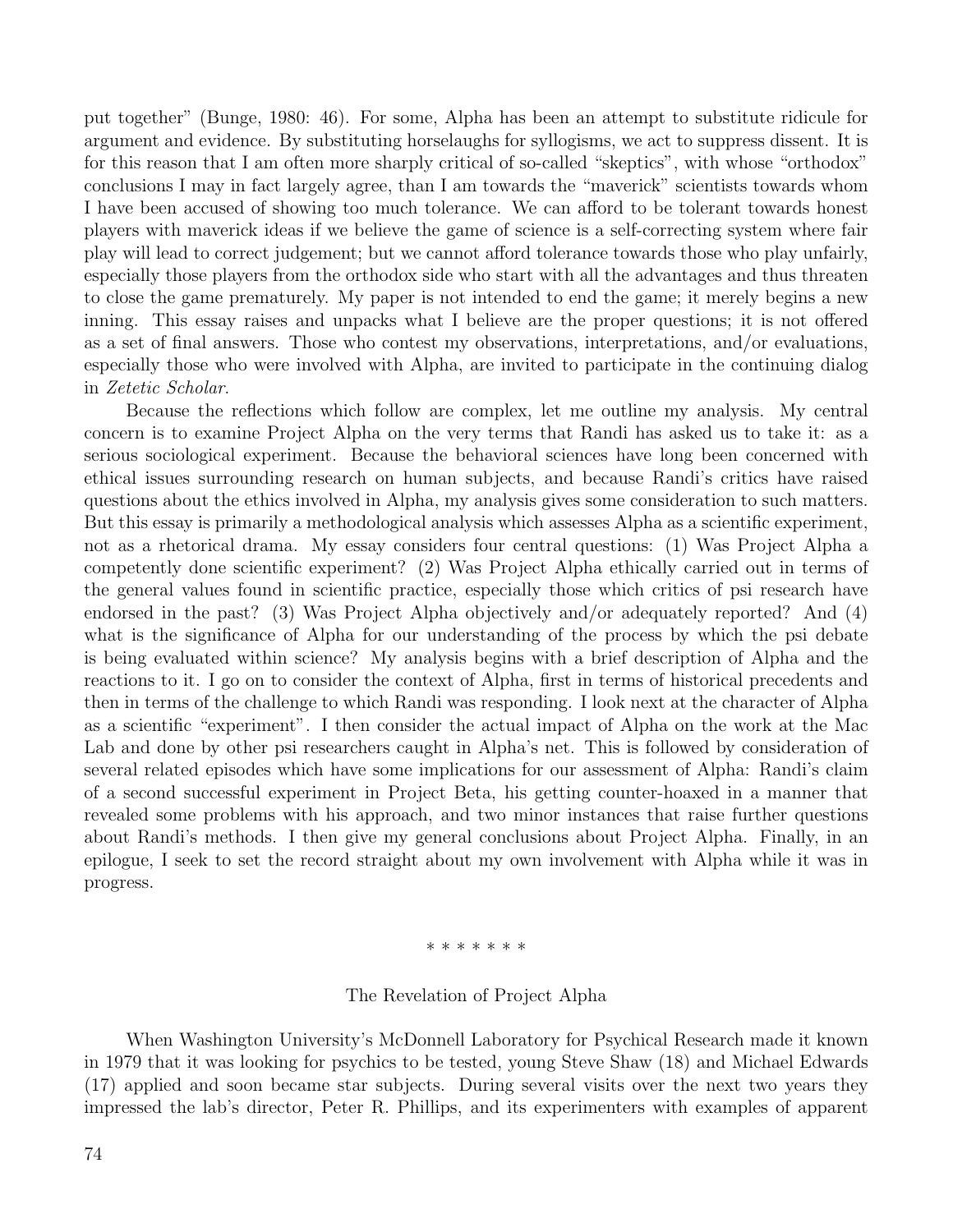psychokinesis (PK) and ESP. At a press conference oh January 28, 1983, the conjuror James ("The Amazing") Randi (1983a) revealed that the two wonder workers were part of his "Project Alpha" (soon dubbed the "Shazam Scam" by some of the press) and that the boys were skilled conjurors who had conspired with Randi to fool the researchers. Project Alpha, Randi asserted, demonstrated that the inadequate controls used by parapsychologists against fraud as they pursue what Randi characterized as their "claptrap science". Randi claimed the boys had bamboozled the parapsychological communities in both the United States and England. Further, he said the boys had been instructed to tell the truth if asked if they were faking, but they simply were never asked. As evidence of success, Randi cited an "article" by Phillips in Research in Parapsychology, a supplement to the Journal of American Psychosomatic Dentistry and Medicine by Dr. Berthold Schwarz, and several stories about the boys' powers in *The National Enquirer*. Randi announced the full story would appear in the March issue of *Discover* magazine (Anonymous, 1983a) and also as part of Randi's TV special, "Magic or Mystery?" to air on February 8th. [The correct title, if I recall, was "Magic or Miracle?"; PRP. At his *Discover* press conference, Randi also warned parapsychologists that a "Project Beta" was "already underway" which Randi said he hoped would fail because of the lesson learned from his Project Alpha.

The reaction to Randi's announcement was a mixed one. The most extreme positive reaction was that voiced in *Discover* (Anonymous 1983a) where all parapsychologists were ridiculed, where it was suggested that the American Association for the Advancement of Science should seriously consider expelling the Parapsychological Association from affiliation, and it was concluded that "it seems clear that most of their [the parapsychologists'] experiments are poorly controlled, that their published reports are naive, if not deceitful, and that neither qualifies as science". [When I discussed this essay with Randi, he said it went further in its generalizations than he would endorse, and I was told by mutual friends that Randi was unhappy with its extremism; but it is noteworthy that Randi never publicly disclaimed Discover's coverage in the form of a published letter to its editor or in his later reports (Randi, 1983d and e). Thus, it was natural that most readers would assume that the Discover column reflected Randi's own views properly, especially since he did "invite" those at his press conference to read the "detailed account" in Discover, issued his press release through Discover, and publicly thanked Discover for "having maintained their silence" during the ongoing experiment, thus indicating the magazine was, to some degree, a collaborator with Randi in his project].

Less extreme, but certainly delighted, was the response of The Skeptical Inquirer. Project Alpha was the featured cover story in its Summer 1983 issue. Martin Gardner (1983) wrote of the Alpha hoax as a "landmark in the history of PK research". Randi published his account of the the events in its Summer and Fall issues, and he later presented a further account (in two sessions) at the October 1983 conference on "Science, Skepticism and the Paranormal", sponsored by the Committee for the Scientific Investigation of Claims of the Paranormal (CSICOP), publisher of The Skeptical Inquirer. Though Randi's project apparently was done on his own and conducted independently of CSICOP, his prominent role in it, the apparent endorsement of his project by its journal, the featured role Alpha was given at CSICOP's conference, and knowledge of Alpha by some Fellows of CSICOP prior to Randi's public revelation, have all caused many to perceive Alpha as a CSICOP project. To date, no statement disassociating CSICOP from Alpha has been made to counter these impressions, but I would stress that there is no formal connection between Alpha and the CSICOP.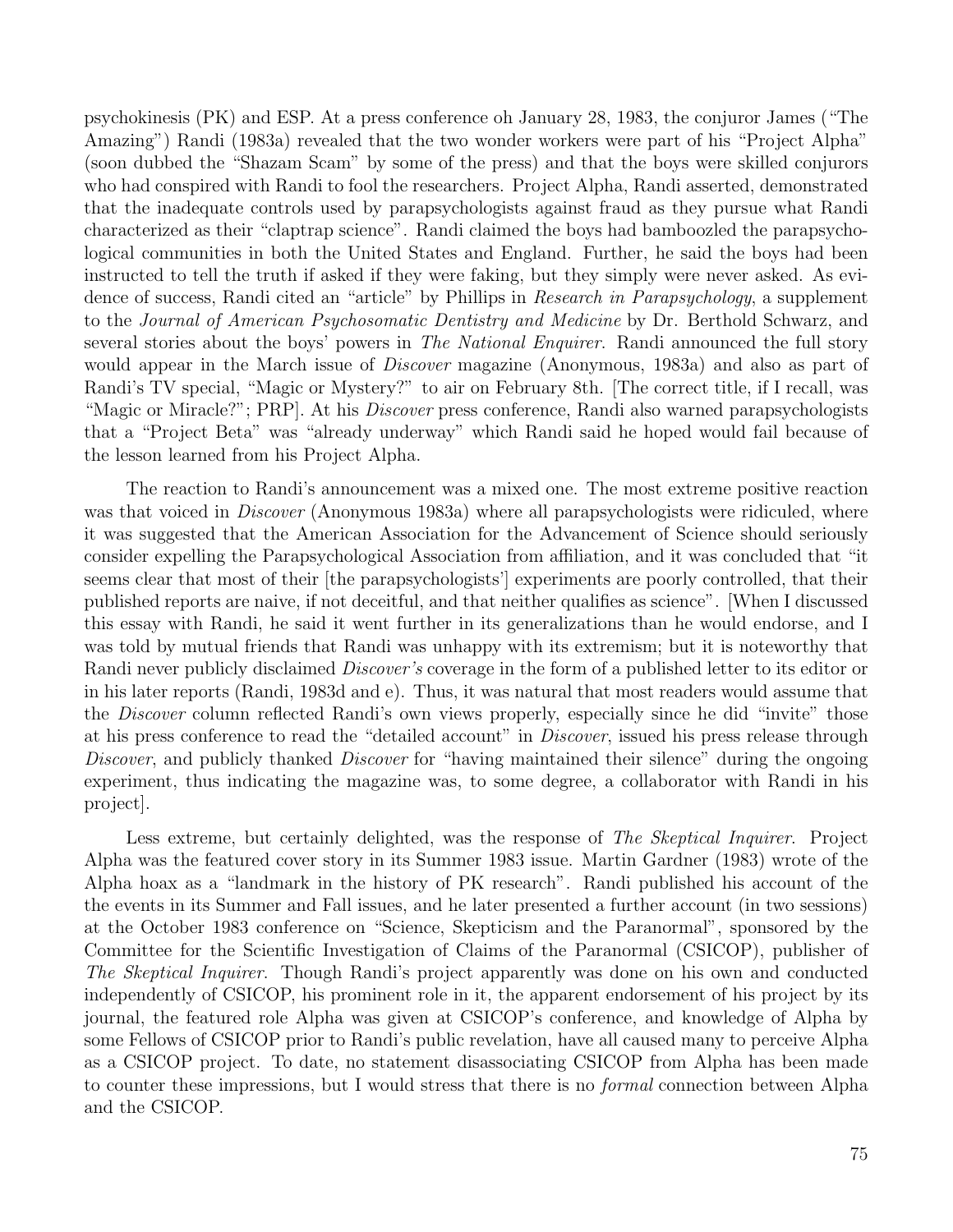At the other extreme were those "parapsychologists" (e.g. Professor Walter H. Uphoff) and their friends who called "foul" and even continued to insist that some real PK phenomena had occurred in conjunction with (if not directly caused by) Randi's young accomplices, despite the boys' denials and Randi's claim of a thoroughgoing debunking (e.g., Schwarz, 1983b). In addition, Randi was exaggerating—as when he claimed to have "bamboozled the parapsychological communities in both the United States and England" but only offered dubious evidence of that for the U.S. and none for England. He also ignored the last experiments with the boys—reported on at the 1982 Parapsychological Association meetings—where controls seem to have been adequate, and where the boys say they used no trickery, and the results were not indicative of psi (Thalbourne and Shafer, 1983; Shafer 1983; and Shafer, et al., 1983; also, cf., Thalbourne, 1983).

More common was the middle ground taken by some (e.g., Auerbach, 1983; and Hövelmann, in press), including myself, Peter Phillips, and some prominent members of the Parapsychological Association (e.g., Stanley Krippner), who felt that there were potentially constructive aspects to Alpha for parapsychology but that serious ethical issues were involved, also. If Randi had been a psychologist and not a conjuror, some pointed out, he very possibly might have been expelled from the American Psychological Association for what would surely be viewed by many as unethical interference in another scientist's research program (cf., Broad, 1983). The norms within the psychological community about such matters are far from clear, but had Randi been a psychologist and APA member, sanctions against him could have been sought and perhaps obtained. But Randi is not a professional scientist, and the norms defining proper behavior for him are even less clear. As with many matters, Alpha is not something to be viewed in simple black and white terms. It is a complex matter and by no means a novel one for psychical research and thus should be examined in its historical context for proper understanding.

#### Precedents and the Problem of Parsimony

Reading the extreme critics and defenders of Randi, one might get the impression that hoaxes like Randi's had never taken place in science before. In fact, of course, there have been many hoaxes within science (cf., MacDougall, 1958), and many of them contain strong parallels to Alpha (I do not suggest that there are perfectly comparable cases). For example, a well known case was that of the University of Wurzberg's Professor Johann B. A. Beringer that began in 1725 (cf., Jahn and Woolf, 1963). Beringer deeply believed that fossils were merely "capricious fabrications by God" probably put in the earth to test man's faith. To demonstrate his gullibility, some of his students (one of them in the employ of his rival) forged absurd clay tablets with all sorts of inscriptions in ancient languages. They even put the signature of God himself on the fossils. Beringer began to produce a very expensive book on the fossils, and the students told him the truth; but Beringer refused to believe them and went ahead with his book which was then met with laughter and ridicule. An official inquiry was held, and punishment given to the hoaxers who had sought to make Beringer a laughingstock "because he was so arrogant." In this case, sabotage of a scientific research program was dealt with harshly.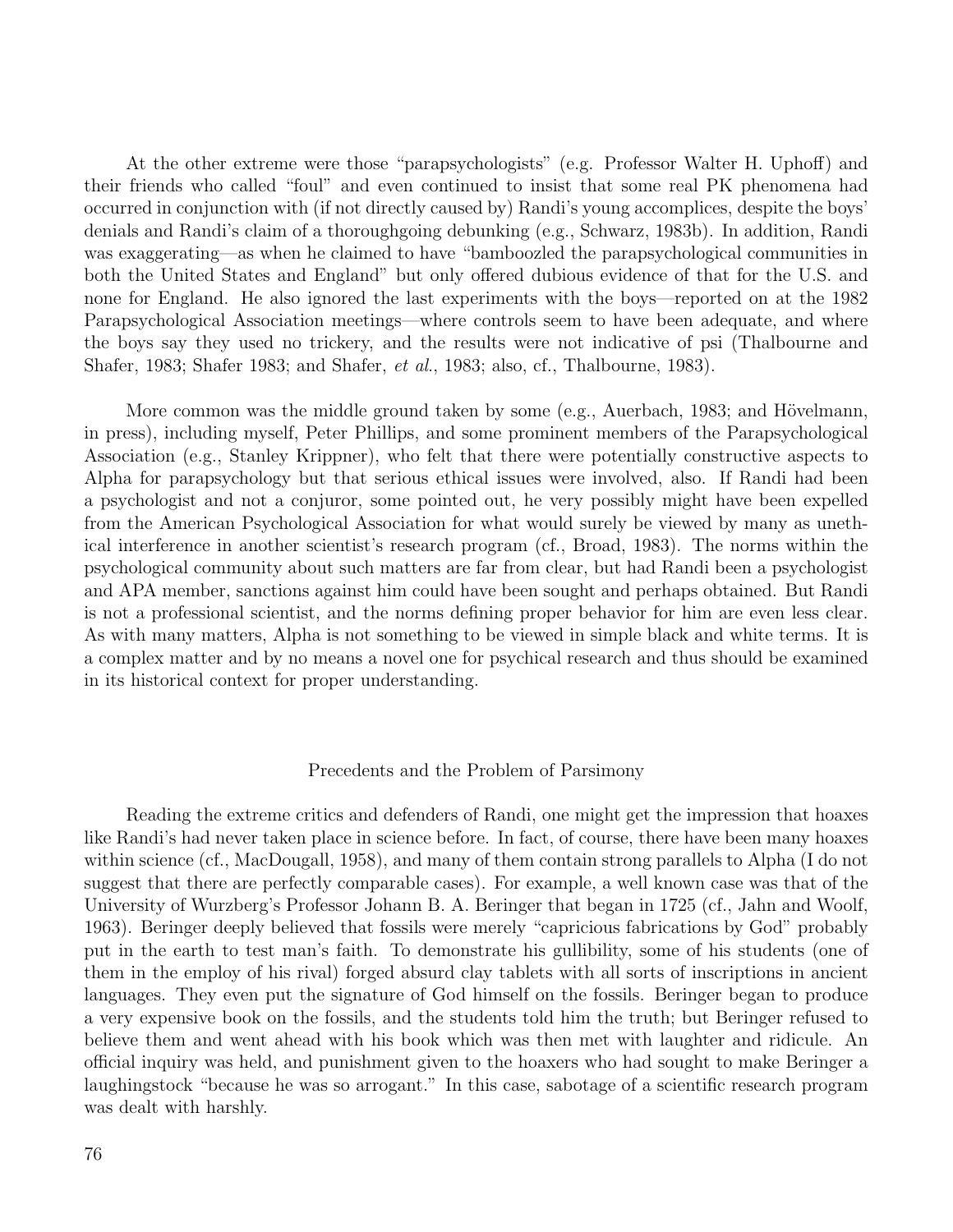Perhaps the strongest parallel case within early psychical research was the hoax pulled by Richard Hodgson, a leading psychical researcher and an editor of the Journal of the Society for Psychical Research, and S. J. Davey (cf., Hodgson, 1886–7 and 1892; and Davey, 1887 and 1888). Davey had found he could duplicate some of the effects of the seance room through trickery, and Hodgson set up a series of seances for psychical researchers (including some of the most famous of the period) at which Davey acted as medium and practiced his deceptions. The invited researchers all wrote up their observations describing what they believed to be real spirit activity that could not be produced by trickery. Later, Davey and Hodgson revealed that they had been deceiving everyone as an experiment to test the validity of reported observations. This experiment produced an uproar since the reports were highly embarrassing to those who made them. In many cases reports were made of things not done by Davey or were reported to have occurred in ways that precluded the manner in which he actually did them. Many complained about the fraud, and some insisted that real phenomena had been produced at these seances despite Davey's disclosure of fraud. Though largely forgotten today, this early study by Hodgson and Davey had a large impact at the time, and many critical researchers considered it extremely important. Not only did it produce serious questions about human testimony, it acted as a de facto control group comparison which reduced the credibility of prior reports made by these same "witnesses" about other seances.

In such cases as the above, the fooled participants felt victimized and considered the fraud sabotage. On the other hand, the perpetrators of the hoaxes felt that what they were doing was for a higher good, to demonstrate incompetence by the researchers. A noble end was the justification for ignoble means. There seems little question that there have been past cases (e.g., the debunking of N-Rays) where such a deceptive approach was productive for science. The general issue of lying to human subjects in psychological research is a serious one within the social and psychological sciences, and this is a complex problem. The problem is made even more complex when we have one set of researchers conducting uninvited experiments on another set of researchers and lying to them as well. (Another important dimension to the problem, one Dr. Michael Thalbourne has brought to my attention, concerns the issue of whether competence should be measured the same way when we are dealing with exploratory research that is clearly defined as informal and of pilot character, as much of the early Mac Lab work seems to have been.)

In dealing with such cases, any judgement of the ethics involved needs to include consideration of the intentions and motives (usually complex and perhaps always incompletely determinable) of those conducting the fraud. Was the fraud done in the hopes of "catching" the researchers doing incompetent work? How objective and disinterested is the party introducing the fraud? If the fraud had been detected by the researchers, would the results have been published and the researchers commended for their competence? Was the goal in using fraud to bring ridicule to the research and perhaps block future research, or was it done with the goal of promoting improved research? Has the introducer of the fraud clearly stated in advance what the possible results would mean? These are the sorts of questions that need to be asked before we can really judge the character of such "experiments". We might wish to distinguish some episodes as "hoaxes" (meaning they were meant merely as jokes) versus others which we label "frauds" (where more serious results were expected or intended). We should also remember that the key question of whether fraud occurred must also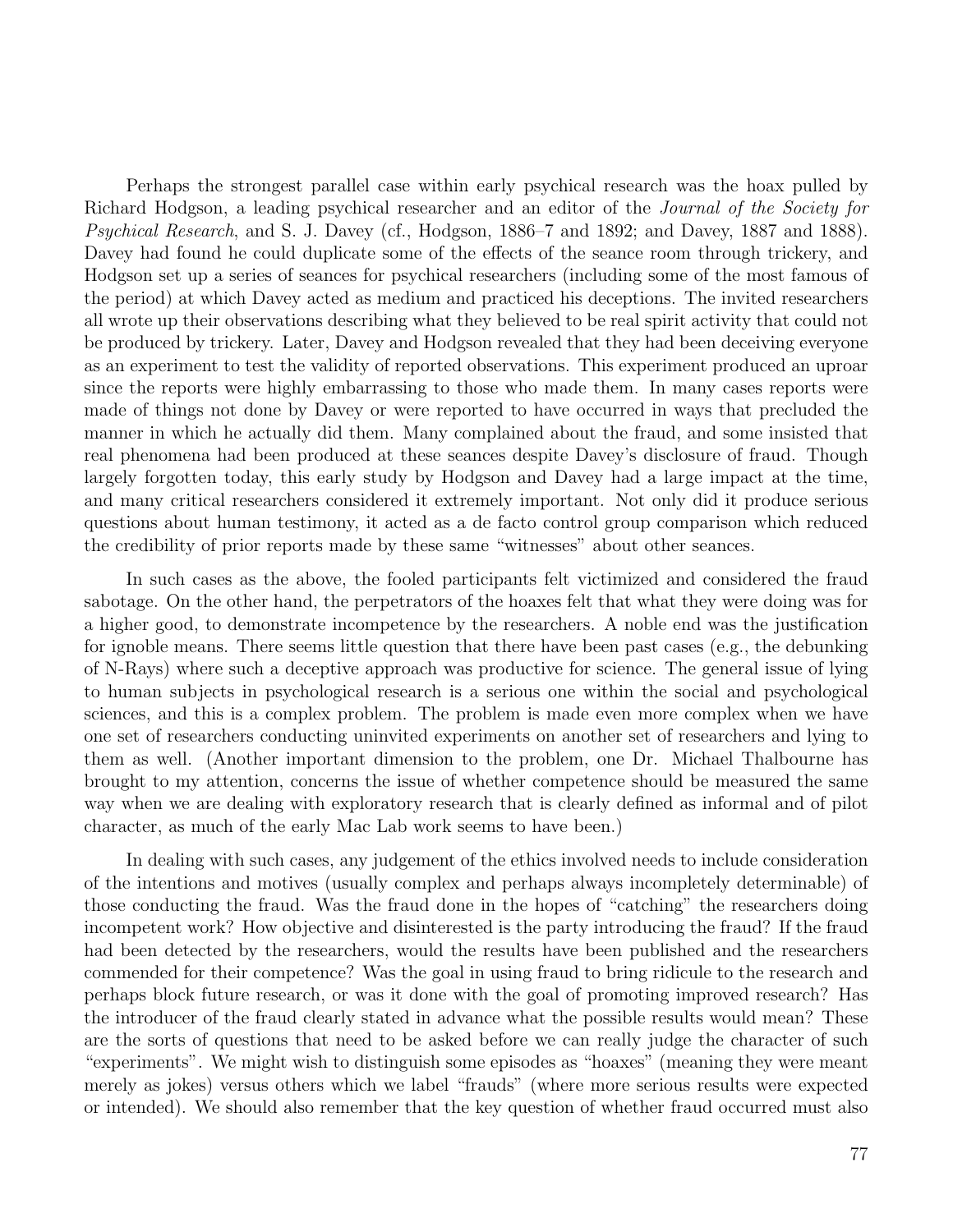ask how much occurred and whether there were any validated extraordinary effects that remain unaccounted for by the efforts of the tricksters.

Unfortunately, these questions are often unanswerable about past episodes. For example, it appears that Douglas Blackburn and George Albert Smith (according to Blackburn's 1908 confession) used trickery in 1882 and 1883 to fool many leading psychic researchers into believing that they had powers of telepathy. Although I find the evidence overwhelming that they used deceptions (cf., Hall, 1980), Smith's denial of Blackburn's confessions remains believed by some even today (e.g., Delin, 1972). In such cases, we need to weigh the conflicting evidence and arguments as best we can, but we are usually forced to rely on parsimony for our conclusions.

Parsimony, choosing the simplest adequate explanation, must ultimately act as our criterion for judgement in such cases. Unfortunately, the judgement as to what constitutes a more parsimonious conclusion usually involves subjective elements and a degree of social negotiation (cf., Collins, 1976). If history has shown us anything, it is that disclosing fraud took place is unlikely to convince all those fooled. As with Beringer and those fooled by Davey, some people will simply not accept the revelation of fraud as an adequate explanation. This refusal by a strong advocate to admit that he was fooled (made a fool of?) seems common. An excellent case is that of David Jones who recently displayed his fraudulent perpetual motion machine to some "perpetual motion freaks" (Jones' term). They welcomed him into their brotherhood, and, as Jones described it: "I protested that my machine was a hoax, and that I was a self-confessed charlatan; even so, I was once accused of lying to protect my secret. I fear that many of the poor freaks must have returned to their workshops with renewed determination" (Jones, 1983).

An irony in such cases is that once the defrauders admit to their fraud, the door is open to distrust them entirely. Some proponents will demand that the defrauder prove that he committed the fraud claimed and will not simply accept his word for it. Thus, some scammed by Randi (and it should be emphasized that Professor Phillips is not among them) insist that he has not yet adequately demonstrated how each and every seemingly paranormal effect was produced by deception; and until he does so to their satisfaction, they simply will not accept his claim to successful fraud. On purely logical grounds, theirs is a tenable position in light of the many loose ends involved. But for most of us, the parsimonious conclusion (the one psychologically easier since it seems to make fewer new assumptions about the world) is that we should believe Randi and his associates when they merely tell us they produced all their effects through quite normal means. Given his lack of knowledge about conjuring and his spiritualist views, Sir Arthur Conan Doyle could logically argue that Harry Houdini had actually secretly used paranormal powers of dematerialization to escape from his bonds and that Houdini was lying when he claimed to do it through trickery (Conan Doyle, 1930), but most of us view such an explanation as ludicrous because it strongly violates what we see as the more parsimonious one that Houdini escaped quite normally, just as he claimed, even though we may not fully know his methods. Nonetheless, it must be acknowledged that without knowledge of his methods (in actual fact, Houdini's methods have long been well known among conjurors), acceptance of Houdini's word that he did mere tricks must be taken on trust; thus, Conan Doyle's position may seem foolish, but it was not irrational.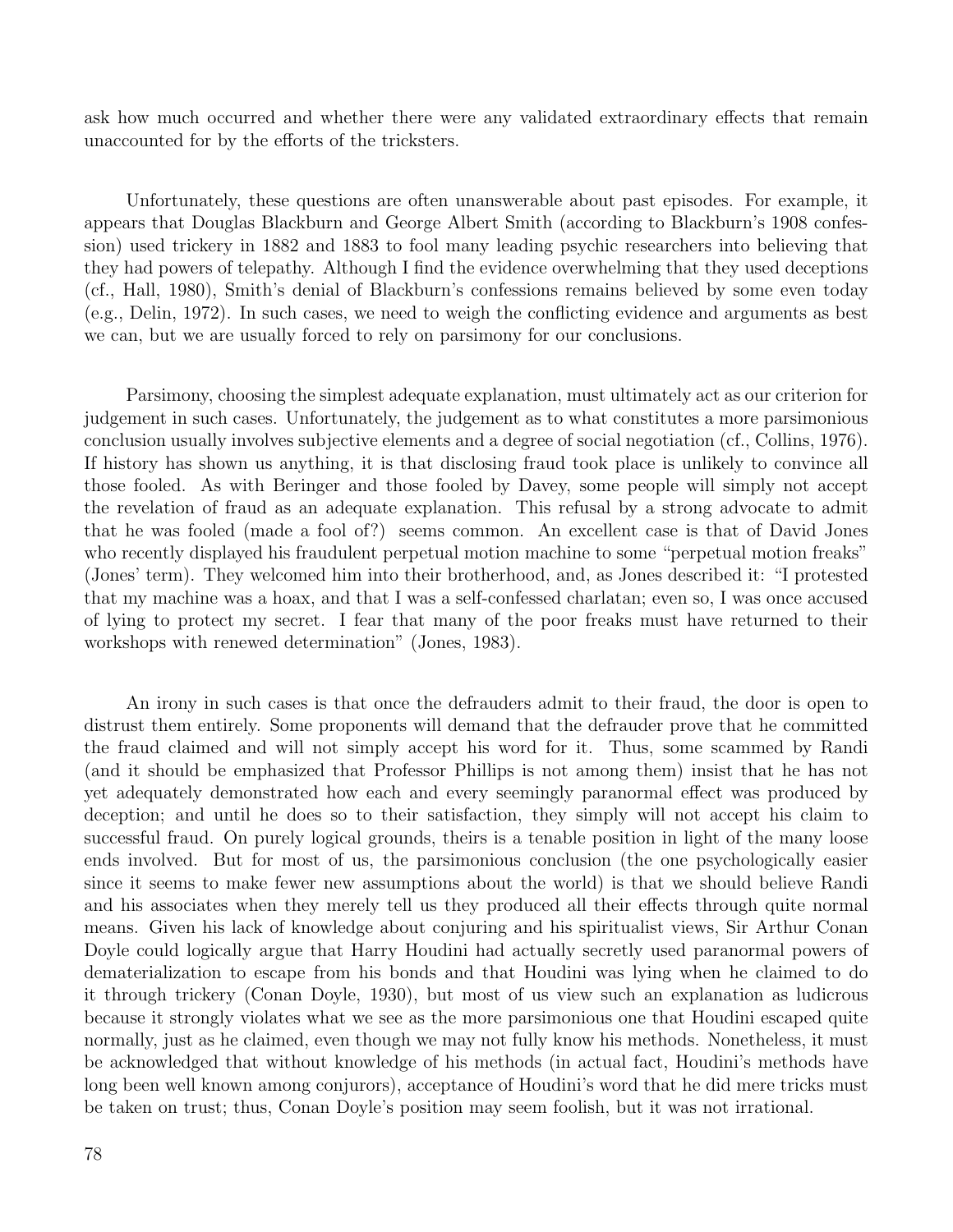We need to recognize that those (e.g., Schwarz, 1983b, who conducted research only on Shaw) who today think that Randi has not yet adequately explained the details of Shaw's and/or Edwards's tricks and who continue to believe that real PK took place and that Randi's debunking claims are inadequately supported are neither dunces nor irrational. Those of us who accept Randi's claims as thoroughly discrediting the reports of the boys' PK can not do so on purely rational grounds. We do so because we think our conclusion is the most reasonable under the circumstances, not because our logic and evidence are truly air tight. Until each and every instance of alleged PK by Shaw and Edwards is adequately accounted for as to how it was actually normally produced (not to the researchers fooled—they may never become convinced due to normal factors of human errors of memory and inference—but to the rest of us making a judgement), we may still reasonably take their word that they cheated; but we must recognize that such trust is an act of faith and not one based on purely objective or strictly rational grounds. (Many of the simulation methods are generally available; what some feel is needed is an explanation of the few events which Schwarz and Uphoff still maintain might have been genuine examples of psi.)

If Randi truly expects us to view Alpha as a "serious sociological experiment" (Randi, 1983a) that provides us with disproof, and not merely as a publicity prank intended to discredit claims of PK, he must at some point publish the details of the simulation methods used. Otherwise, how are independent, objective observers (especially those outside the conjuring fraternity who know little about the limits of trickery) to go beyond a merely reasonable or plausible conclusion (agreeing with Randi) to one that is a truly scientific (experimentally established) judgement? None of this is to argue that Randi must reveal his methods. As a conjuror, he has the right to guard professional secrets; he might even be condemned by many fellow conjurors if he chose to reveal all. But it must be openly acknowledged that this is a basic limitation placed on such claims of a conjuror that keep them from equaling a proper scientific claim. Unless Randi is willing to bear the full burden of proof about his claim that all reports of the boys' PK effects can be explained by cheating, his can at best be only a quasi-scientific claim; and those of us who accept the claim should recognize that we do so based on what I believe is a reasonable bias rather than upon purely objective (i.e., exclusively scientific) grounds.

Lest I be accused of "mystery-mongering", or somehow being an apologist for those who insist that real paranormal effects have occurred even when they can be or have been substantially duplicated by trickery, I must categorically state that such is not my purpose in the above discussion. I only wish to point out that the issue in such matters revolves around questions of parsimony rather than logic per se. Many critics apparently believe that duplication through trickery is sufficient to discredit a claim that an effect was produced normally. Such duplication by trickery certainly is sufficient to raise serious questions about a paranormal claim, but a question remains a question and not an answer. The burden of proof is upon the claimant in science, and those who make claims of the paranormal must bear that burden, not the critics. But when a critic rejects a claim not because the evidence for it is inadequate for the size of the burden it must bear (and parsimony then plays a role) but because he claims to have proven the evidence is the result of trickery, he is himself making a positive claim and that claim, too, needs proof rather than mere assertion. It is reasonable for us not to expect a conjuror to reveal his methods to us, and it is not necessary for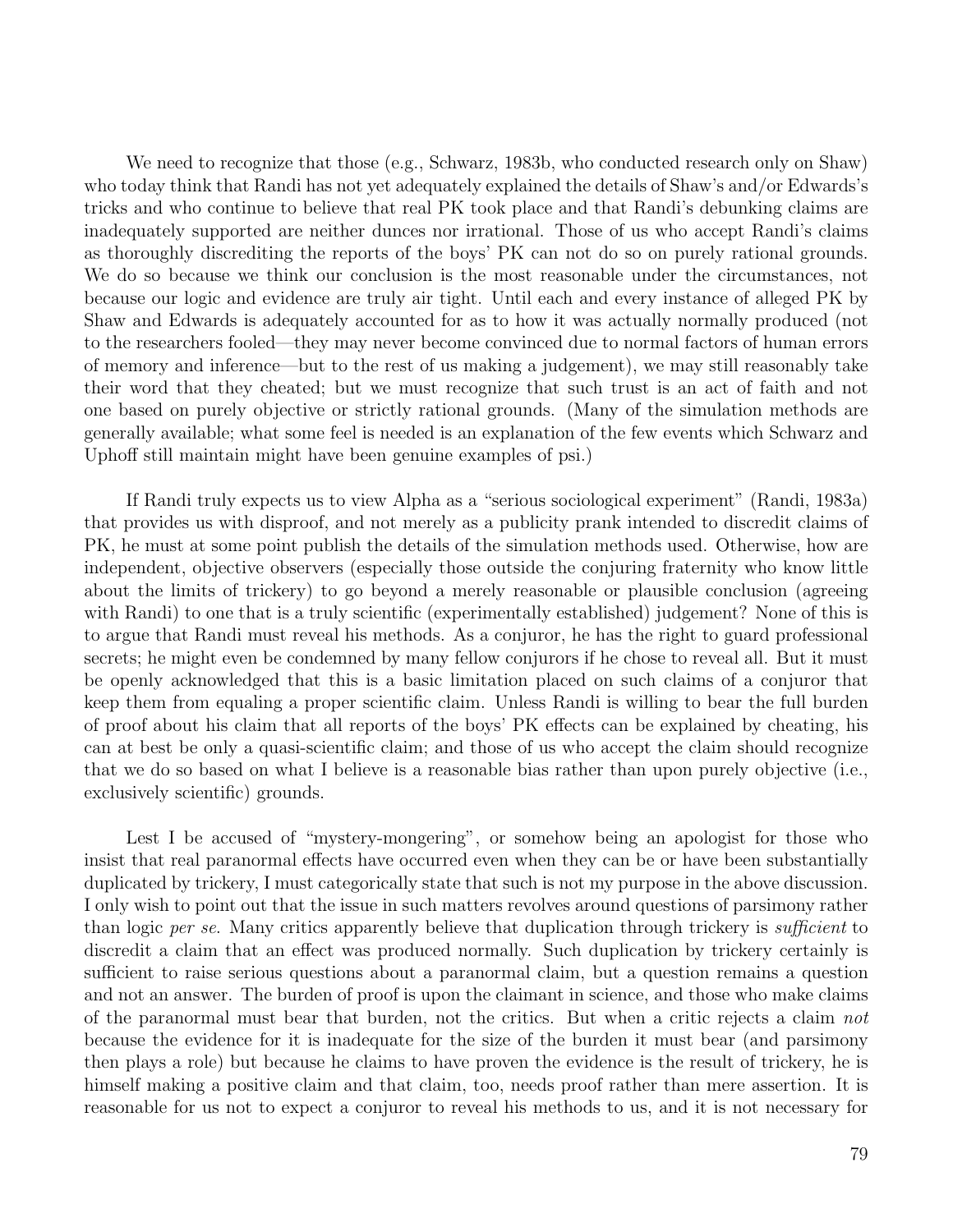him to do so if he merely wishes to reduce the weight of evidence for some paranormal event about which his duplication through trickery raises serious questions. But, I would contend, it is not mere nit-picking, nor is it apologetics, to remind us that much of our discourse in such matters rests on issues of parsimony and therefore must leave the door slightly ajar for what to many of us would appear to be highly implausible arguments. To close that door would be to block further inquiry, and that a true scientist must never do.

# The Background and the Challenge to Randi

It must be understood that Randi's Project Alpha was in large part his response to a challenge that had been frequently made to him by several parapsychologists. In the past, Randi—as other conjurors before him—usually presented evidence that some alleged psychic effect had not been produced paranormally by himself producing a similar effect through deception. Most critics of psi accepted such a demonstration as a replication of the alleged psychic effect and adopted the parsimonious conclusion that the psychic's effect was probably also a trick. Often, there was controversy over the degree to which the conjuror actually reproduced the same effect under similar conditions. Critics of psi, who usually adopt stringent criteria for replication when proponents claim favorable instances, sometimes accept very loose criteria for replication when the claimed reproduction is discrediting to psi. Thus, Randi's simulation of psychic metal bending on a television show might be accepted as discrediting similar effects reported to have been done under more controlled conditions. But even granting comparable conditions, proponents of psi point out that similar effects do not necessarily imply similar causes. The existence of wigs does not negate the existence of real hair. Randi has always acknowledged that his ability to reproduce psi effects through deception does not prove the effects he duplicates were identically produced; Randi clearly states that his argument that the original effect was probably also produced by fraud is based on parsimony (reasonableness) rather than pure logic. As Randi put it: "I have never claimed—nor could I, as a logical person claim—that my duplication of 'psychic' feats shows that 'psychics' use similar trickery. What it *does* show is that it is more rational to suspect trickery than to adopt the preposterous alternative." (Randi, 1980, p. 3). Note that here Randi says "suspect trickery" rather than "assume trickery". His formally stated position is not so severe as many assert. Nonetheless, Randi's less formal statements frequently sound as though he assumes and even asserts that trickery is the explanation for an alleged paranormal phenomenon; thus, Randi has contributed to the confusion about what he really has been saying. Most psi researchers probably would not take issue with Randi if he consistently stated that he merely suspected trickery as he does in the above formal statement by him. It is clear that Randi goes beyond mere suspicion, for he believes trickery is the most probable explanation, not merely a reasonable conjecture.

Because of this problem, numerous proponents had demanded that Randi come into their laboratories, under their conditions, to demonstrate whether or not he could truly replicate the reported test performances of allegedly real psychics. And when Randi refused that challenge, they viewed this as demonstrating that he was unable to reproduce the phenomena under truly similar conditions. The obvious problem with such a challenge, of course, is that the conjuror has no guarantee that the conditions would truly be similar. In the first place, the actual conditions under which the allegedly real psychic was tested can not be truly duplicated. Those conditions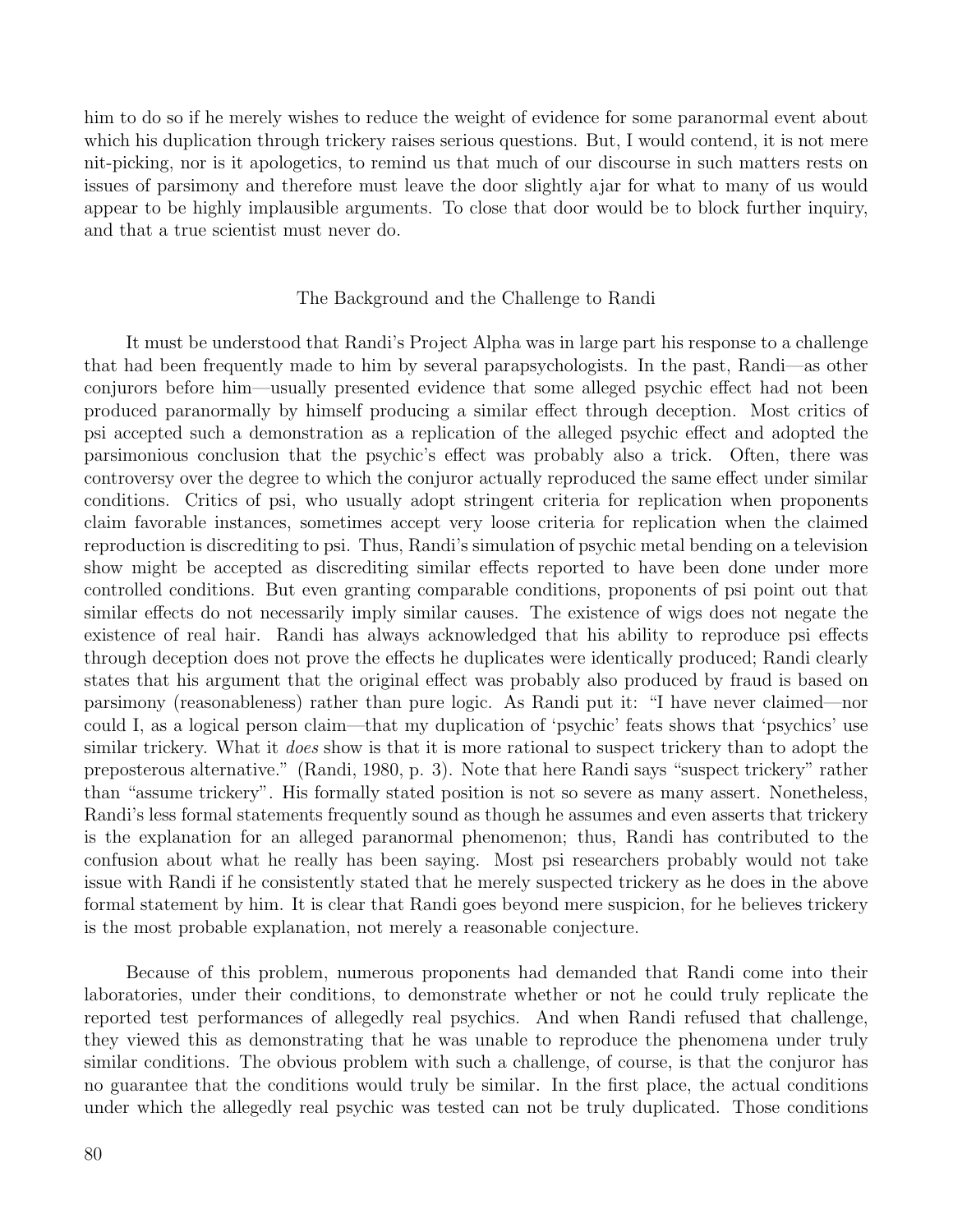were necessarily incompletely and perhaps inaccurately reported. (Ray Hyman has pointed out that even the "psychic" who originally performed a feat could not repeat his performance under exactly the same conditions, so a proper test would require that both the "psychic" and the conjuror attempt the same feat under conditions to be agreed upon and juried by a panel of proponents, critics and agnostics.) Probably more important, knowing they were dealing with a conjuror, it seems likely that the researchers would be particularly on guard and would not likely seek to be "helpful" as they might be to someone they thought a genuine psychic, one out to advance rather than discredit their work. The atmosphere would be totally different, and that would be very important for anyone seeking to misdirect the researchers.

Knowing this, Randi still tried to live up to the challenge as best he could. Thus, in 1975 he visited the offices of England's spiritualist newspaper Psychic News, got himself introduced as a real psychic named Zwinge (his original family name) and completely fooled them into thinking he was a major new psychic find (Randi, 1982, pp. 186–190). Since he was able to hide his identity, Randi demonstrated that he could deceive some persons supposedly experienced in psychic matters. But, of course, such spiritualists should not be confused with serious laboratory scientists. How then could Randi accept the latter's challenge while guaranteeing the same conditions that they might give a so-called "psychic" like Ted Serios or Uri Geller? Randi's answer was Project Alpha.

In an independent analysis of the issues involved, sociologist Trevor J. Pinch (1979) argued that to demonstrate that fraud took place in the original experiment, "the results of the replication must first be published as a paranormal claim, just as parapsychologists themselves have done . . . If those results claiming fraud do not get their initial (apparently) paranormal results published, then the critic can say that fraud has not been unequivocally demonstrated because the paranormal interpretation of the results was unconvincing. It is as though a magician pulls a rabbit out of a hat without showing us first that the hat was empty. No replication of fraud which meets this condition has yet been reported—at least none which warrants serious scientific attention". [in a footnote, Pinch indicates he here is making reference to Randi's episode with *Psychic News* | (Pinch, 1979, p. 336). Though not directly in response to this critique, Randi's Project Alpha began as an attempt to meet this very problem.

# The Nature of Alpha

Essentially, Randi introduced trickery into an ongoing research enterprise in order to expose publicly what Randi considered to be absence of proper scientific procedures that should have controlled against or discovered cheating. It is important to emphasize the following point: The only thing one might label "fraud" found during Alpha was that put into the situation by Randi (and one can even argue about the use of that term here since Randi's gain from Alpha was not directly related to any financial loss to Alpha's victims, he did not intend that they suffer financially, and he did expect to eventually "debrief" them). Alpha was not done to lure the experimenters into fraud or to get them to act dishonestly. Thus, it was not a case of entrapment; it was merely one of sabotage. But this sabotage was conducted in a "good cause", to detect and reveal what Randi saw as research incompetence. Therefore, such sabotage was viewed by Randi as excusable.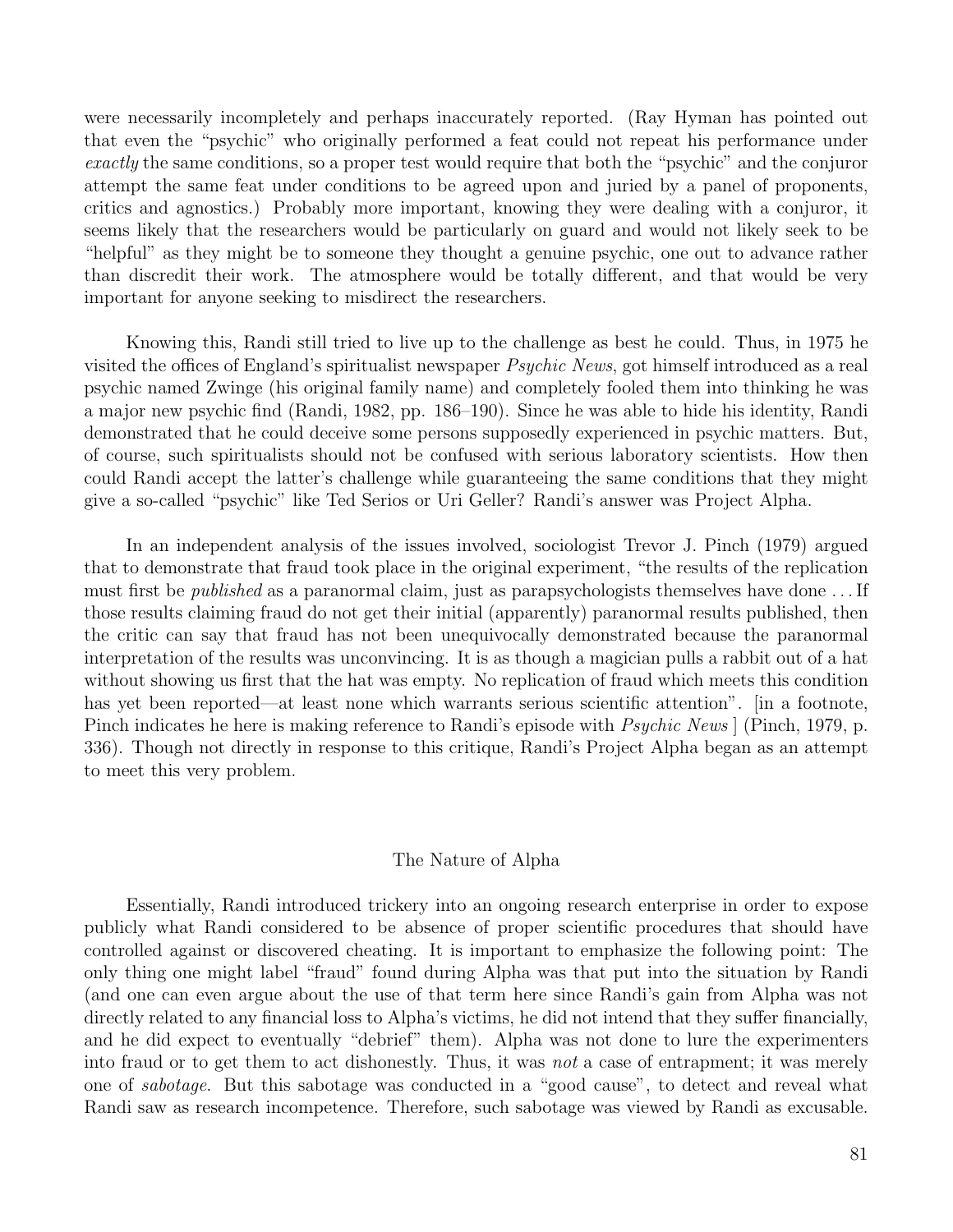(I must emphasize that I do not view malice as a necessary part of the definition of sabotage, as those offended by my use of this term have inferred; sabotage can be a defensive act as well as an offensive one, as when a spy sabotages an enemy effort to bomb his homeland.) And, of course, if the researchers' controls had been adequate to stop fraud, Alpha would have failed and (presuming that Randi's association with Alpha had become known) Randi would have been the one discredited once his failure to fool them had been revealed. (In fact, we must remember, too, that Dr. Thalbourne of the Mac Lab argues that the *formal* experiments they conducted were fraud proof and that Alpha therefore actually failed, despite Randi's claim to the contrary.)

It seems to me that those who applaud Alpha can be usefully categorized as taking either one of two general views towards Randi's hoax. One is that we are dealing here with a magician, a non-scientist, performing a useful role in debunking what he perceives to be pseudoscientific claims by paranormalists. As such, it is an independent action by a performer, partly taken in response to challenges made to him by antagonists. As such, it would be inappropriate for us to raise serious questions about scientific ethics and methodology. This seems to be the attitude many take towards Alpha. It was merely a prank with a useful side and a prank well done in that it brought ridicule to those who demonstrated their incompetence. (One version of this viewpoint takes the position that Randi's argument was mainly rhetorical and not purely scientific. It is to remind us that when a scientist of good credentials attests to paranormal effects going on in his laboratory, we should take that with a large grain of salt.) Viewed thus, it would fall into the same category as the famous instance of an art show jury that was fooled into bestowing its first prize upon a "work of art" that was actually a painting by an ape which had been entered by some art students. It mocks the pretentious, and many get a good laugh out of it, especially those who think the victims were silly in the first place. If this were all that Randi had intended, it would be difficult to take much issue with Alpha.

We must reject this view of Alpha as just a clever prank, however, since Randi emphatically tells us he did not mean it as a mere joke. He even pointed out in his press announcement (Randi, 1983a) that: "It must be stressed that Project Alpha was designed as a legitimate, serious sociological experiment. It was not intended to belittle or embarrass any persons." It also seems clear that many in the scientific community (at least at *Discover* and at the CSICOP) seem to have accepted this lofty description by Randi of what Alpha is supposed to be. In light of this, Alpha must be evaluated as a serious experiment before we can judge whether it was successful or a failure.

As I noted earlier, there have been past cases where fraud has been used within science to catch incompetents. Perhaps the most publicized recent case of that sort was that in which researchers feigned mental illness in order to get into a mental hospital so that the diagnostic practices of the psychiatrists could be tested (Rosenhan, 1973). These "pseudo-patients" found that once they had been labeled psychotic, they could not establish that they were quite normal. Though there has been much controversy over the ethics involved in the study, many scientists believe that the deceptive means used here were justified by the study's important ends. There are many other parallels. For example, it is not uncommon for those interested in security (as in industry or in intelligence work) to employ third parties to ascertain if they can break through security precautions to test the systems.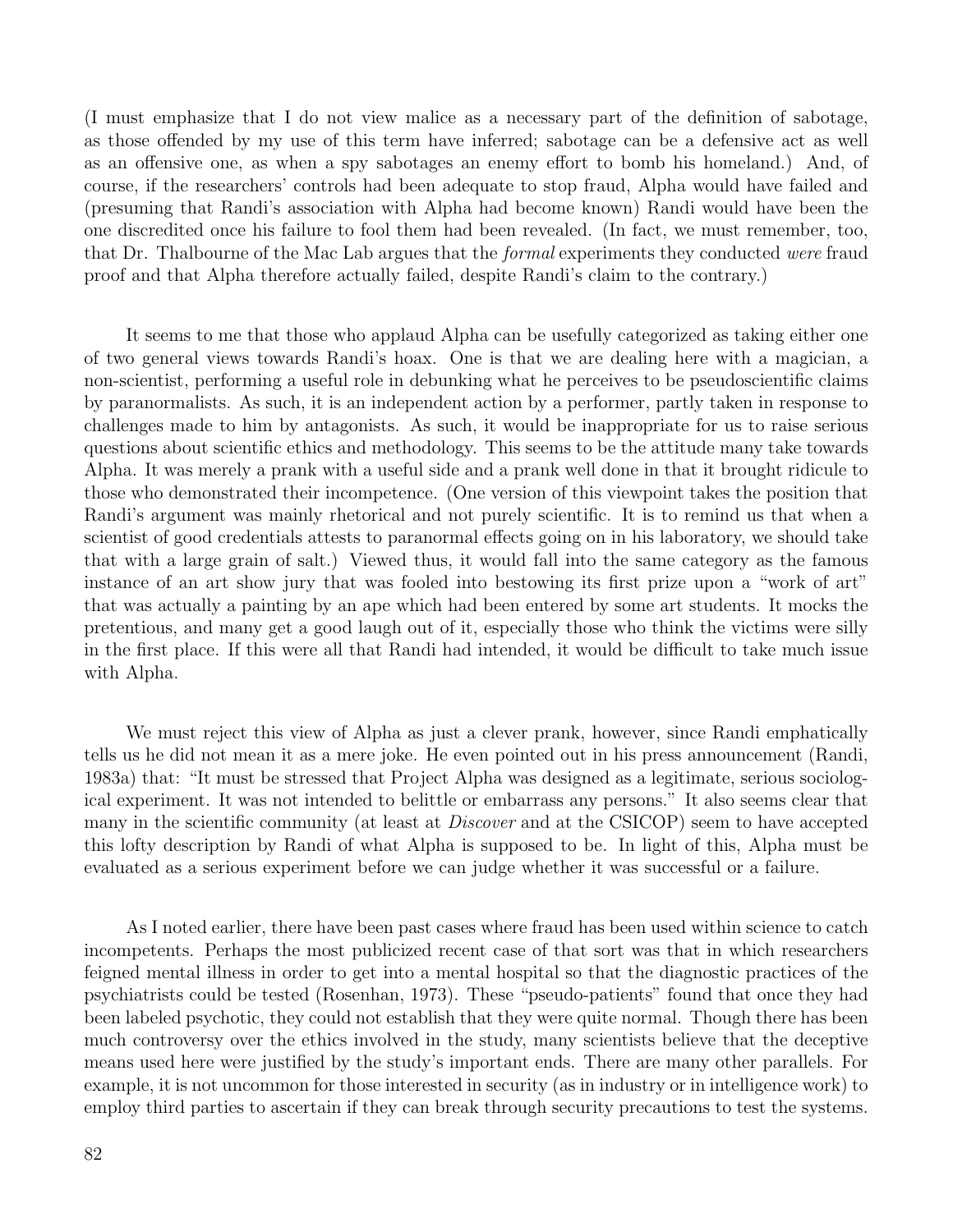It could easily be argued that parapsychologists have some responsibility to similarly test their controls against fraud by actually promoting tests of their precautionary measures by potentially helpful cheats. Parapsychologists must produce adequate controls against error and fraud if they are to convince the generally skeptical scientific elites of the value of their experiments. (I speak here of formal experiments. We must remember that a substantial case—but, in my view, not a clear cut and therefore convincing one—has been made that the early work at the Mac Lab was in fact not of a formal character.) Thus, those who value truth more than they dislike ridicule should—at least to some degree—be grateful for any exposure of inadequate controls by those in their midst. We need to assess Alpha in light of such considerations.

#### The Mac Lab and the Rumors

At the 1981 meeting of the Parapsychological Association, Prof. Phillips gave a two part presentation. During the first part, Phillips showed some tapes he had obtained from Randi which demonstrated how metal could be bent through trickery. Those were tapes Randi put together at Phillips' request (it needs to be emphasized that Phillips actively sought Randi's advice prior to this convention, before it was forced upon him as one might infer from Randi's accounts) and included footage from television appearances, including some of those by Uri Geller. Following this first part, Phillips showed us tapes he had of some experiments on PK done at the Mac Lab with Shaw and Edwards. The reaction to Phillips' presentation from his fellow parapsychologists was clearly hostile. Many asked how his tapes really differed from those from Randi. They criticized him for his lack of controls in the experiments. Charles Honorton even stood up and said that this kind of work was setting parapsychology back many years. Randi sat next to me during all this, and he acknowledged that though Phillips had been fooled by the boys, the bulk of those parapsychologists present clearly had not been impressed. Randi even told me he was proud of the parapsychologists for the way they showed their skepticism. Since Randi told many of us at the PA meeting that he was at the convention to write up his impressions for the *Skeptical Inquirer*, I told him I expected to see him write up the matter for that journal saying what he had said to me. As it turned out, Randi never published any column about this convention at all. I have recently been told by correspondents at the Mac Lab that Randi's failure to publish the expected column may have been the result of his prior agreement with Peter Phillips not to write anything about the presentation since it was to be an informal session to which reporters were not being invited.

A strange side event at this convention was that all sorts of rumors started up about what might be going on. The most frequent one I heard was that since the Mac Lab films were so terrible, Randi and Phillips must be collaborating on some sort of experiment at the convention to see if the parapsychologists would fall for such stuff. Given that Randi's films showed methods so similar to those that could have been used by the boys in Phillips' films, it was quite understandable that some of these conjectures started going around.

Finally, it should be mentioned that Randi's complaints about the Mac Lab work center around these early efforts presented at the 1981 PA conference. Professor Phillips correctly points out that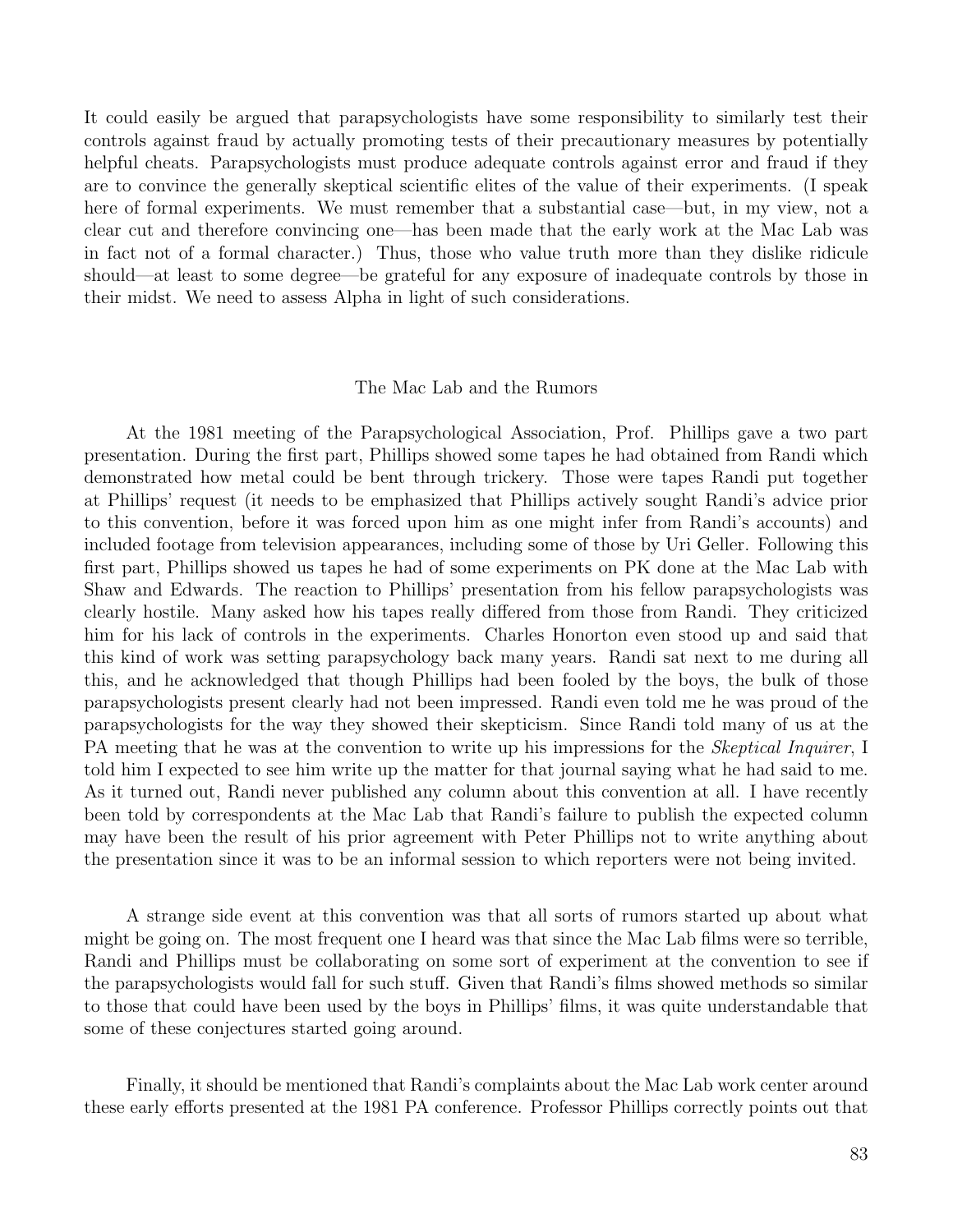his lab's best work was done after this presentation, work during which they took the critical advice of Randi and fellow parapsychologists and during which no fraud (or very significant psi results) took place. Phillips argues that characterizations of him and his colleagues as "incompetent" might more accurately have described them as "inexperienced but capable of learning as they went along".

# The Reactions to Alpha

Project Alpha's success was soon questioned. Washington University's spokesman quickly pointed out that the Mac Lab had never issued any scientific endorsement of the boys' psychic abilities, that nothing had been published about the boys in a peer-reviewed journal, and he also cited a September 1981 statement from the Mac Lab (Phillips, 1981a and b) that nothing the boys had accomplished could not also be done through normal means. Questions also were raised about the claim that the boys had never been confronted with inquiries as to whether they used trickery. (I always found Randi's charge that the boys were not even asked if they were cheating a bit silly. Even if I suspected Uri Geller of fraud, I would not expect him to admit such to me just because I bothered to ask him. Did Randi bother to ask Geller if he cheated before Randi wrote his book exposing Geller? It is, after all, not the job of interrogation but that of proper experimental controls to eliminate cheating. Besides, just because the boys were instructed by Randi to admit fraud if asked, (a) what reason would the experimenters have had to expect that, and (b) why is Randi so certain the boys obeyed his directive?) Other parapsychologists recalled Randi's presence at the 1981 meeting of the Parapsychological Association when Phillips' research with the boys was sharply criticized, both from the floor and afterwards during informal conversations. They expressed surprise at Randi's apparent insistence (inferred from his media statements as in Anonymous, 1983a) that Phillips's early work was typical or representative of the best in the field.

It soon became apparent that Randi's hoped for big fish—the endorsement of the boys' PK by a major psi researcher who had previously claimed experimental validation of other wonder workers—had gotten away. Randi was only able to show off a couple of minnows he had caught. Perhaps this was in part because Randi had prematurely closed down his "experiment" before a big fish could bite and Randi decided to have a report on Alpha filmed in time to make the deadline for an upcoming TV special on which he was to be featured. On the other hand, the Mac Lab had finished experimenting with Shaw and Edwards some months earlier, and reports that Professor John Hasted (a prime potential target for Alpha) was acting most cautiously because rumors that the boys were fakes had begun to spread.

As I have already emphasized, we must remember that the *only* "fraud" Randi incontrovertibly exposed in parapsychology was that which he placed there himself. Martin Gardner (1983-4b) has referred to Alpha as a case of "entrapment" which Gardner cites as being " the act of catching in a trap or luring someone into a compromising statement or act". In the usual, especially the legal sense, we speak of persons being entrapped when they are lured into some wrongdoing or crime. Though Alpha did reveal much credulity and even gullibility among a few parapsychologists, the facts remain that (1) Randi has not reported that he found any fraud committed by psi experimenters; (2) some Mac Lab researchers may have personally believed in the PK abilities of the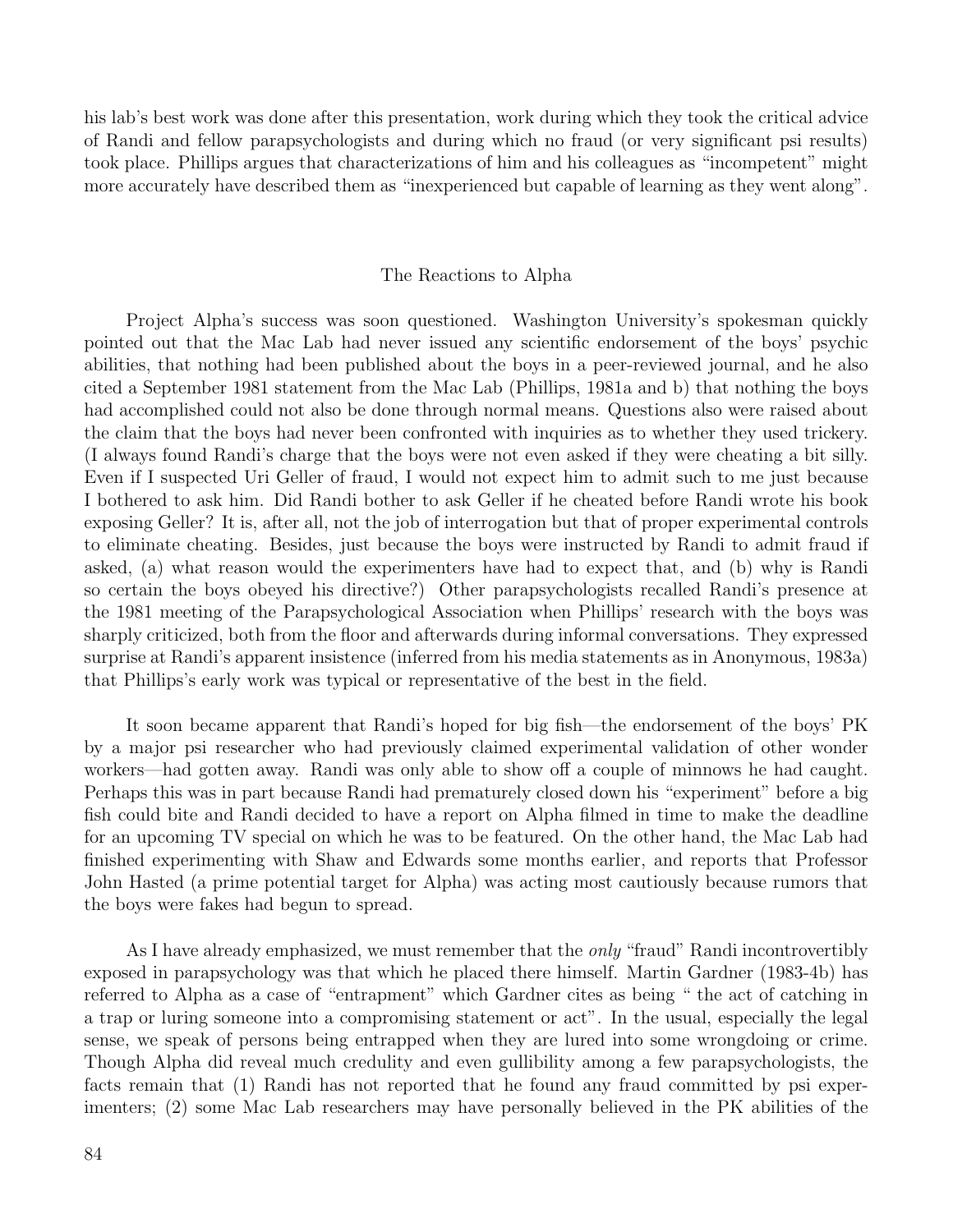boys, but they never claimed any scientific validation of their abilities and, in fact, issued a major disclaimer to that effect (Phillips, 1981a and b; Bannister, 1983); and (3) Randi saw the negative reactions of the parapsychologists at the 1981 PA convention to the Mac Lab work, so he knew full well that Phillips' experiments were neither typical not representative of the best work being done by parapsychologists. (To his credit, Randi did indeed expose what many of us would characterize as the gullibility of some parapsychologists, but for this he received praise rather than condemnation from several leading parapsychologists for the useful reminder to all of the need for guarding against tricksters.) It is also important to note that the McDonnell Lab reportedly (Lipowicz, 1983: 18; and Futterman, 1983: 13) spent \$10,000 to host and test Randi's young frauds. A legal action could have been brought against Randi for those costs, but the Mac Lab chose to avoid further expense, time and publicity. To say the least, Project Alpha raises serious questions about the ethics of such an "entrapment" operation done in the name of science.

# Randi's Minnows

The chief victim of Project Alpha was Dr. Berthold Schwarz, a psychiatrist who was thoroughly convinced of the validity of Steve Shaw's psychic powers. I have never met Dr. Schwarz, but from all reports, he is an unusually warm and trusting person. I suspect his great sympathy for people would make him an excellent therapist. Unfortunately, such traits can make one particularly ripe for a charlatan ready to take advantage of one's trust. Dr. Schwarz was an early member of the Parapsychological Association and has published much about psychical research and about UFO's. Nonetheless, he is not an experimentalist and his work is not typical of that done by experimental parapsychologists in the PA.

On the one hand, Dr. Schwarz was thoroughly fooled by Steve Shaw, and he even wrote a monograph (withdrawn prior to official publication) claiming to validate Shaw's abilities. Clearly, his poor observation was demonstrated by Shaw's subsequent debunking revelation. But the fact is that Dr. Schwartz's claims were never endorsed by his peers in the PA, and his writings about Shaw never were published in a peer-reviewed journal. More important, Dr. Schwarz had not previously validated any other youthful metal bender who might now be discredited in light of his mistakes with Shaw. So, this was hardly a major catch for Randi. Note should also be made of the substantial expenses Dr. Schwarz must have incurred in bringing Shaw in for testing, etc. Randi's scam must have cost Schwarz more than pride, so we can hardly be surprised that Schwarz is not grateful to Randi for his "lesson" from Alpha.

Similarly, even if we accept (as I do) that Randi succeeded in discrediting some claims of independent psi researchers like Professor Walter Uphoff—who are not members of the PA, do not represent its standards, and whom Randi today would no longer even call "parapsychologists" that hardly constitutes the sort of massive indictment of parapsychology that Discover's column would suggest. Nor is it the "landmark in psychical research" that The Skeptical Inquirer labeled it. In short, Randi's biggest trick with Alpha may have been the illusion whereby he made such a mole-hill appear to be a mountain.

Finally, it should be mentioned that a great many questions have been posed by the rejoinder to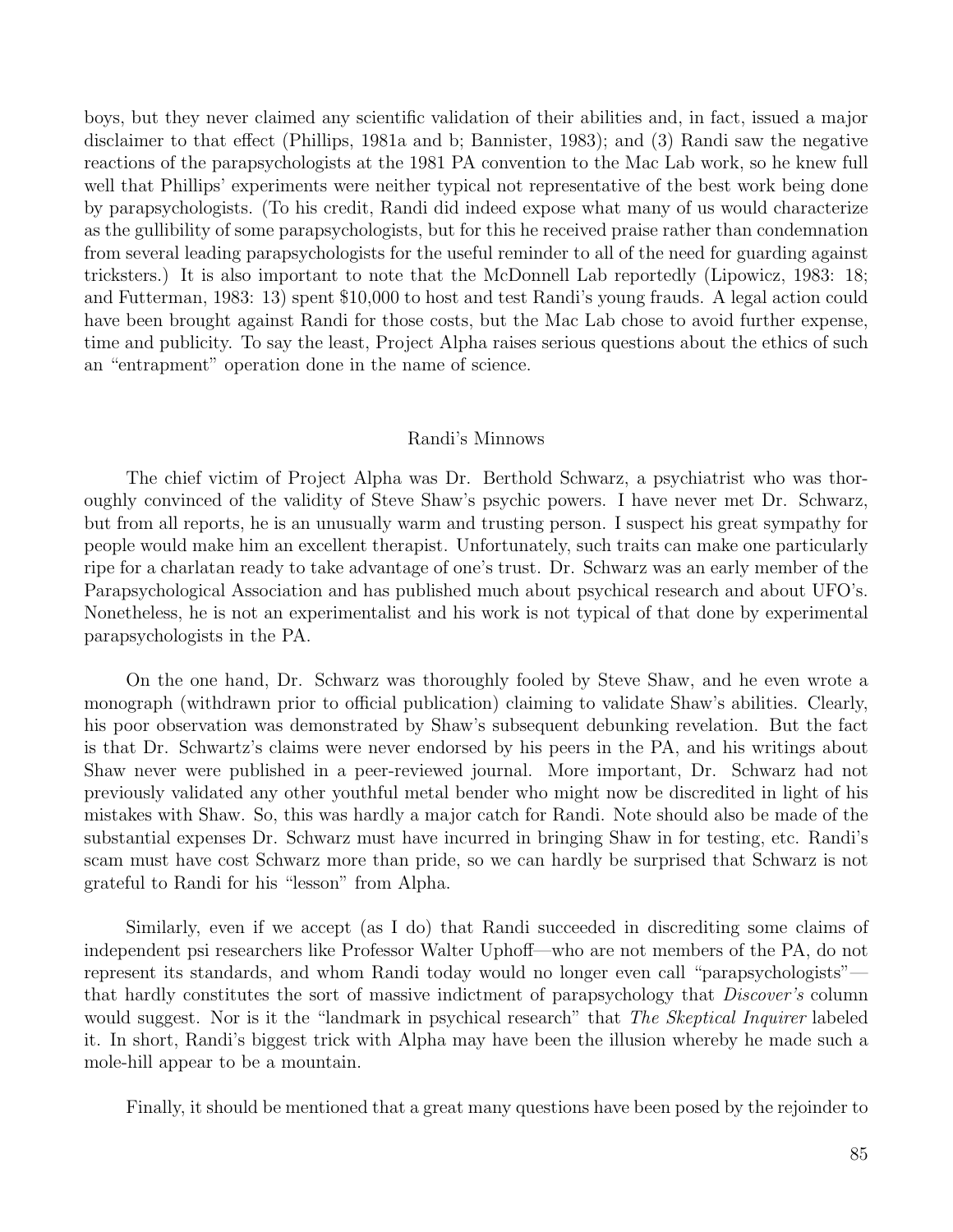Randi from Dr. Schwarz (1983a and b). For example, Dr. Schwarz first became involved with Shaw because Schwarz hoped that Shaw might be able to use PK to help his seriously ill daughter for whom no orthodox medical cure is available. According to Schwarz, Shaw encouraged both Schwarz and his daughter in Schwarz's quest for a paranormal cure for her otherwise hopeless condition. When I later asked Steve Shaw about these charges (we spoke at the 1983 CSICOP conference where he was a featured speaker), he flatly denied this description of the events that occurred. Knowing Randi's past condemnations of the claims of psychic healers, I wrote to Randi when I first heard about Schwarz's complaint, and asked Randi to confirm or deny Schwarz's allegations. Randi wrote me back saying he refused to reply to such insulting charges. Some of these issues seem to be matters of public record, as when Shaw was taken by Schwarz to the National Institute for Rehabilitation Engineering where Shaw purportedly explicitly spoke about the potential for telekinetic forces for therapy. According to Dr. Schwarz, Shaw's presentation on that occasion is available on tape and corroborates Schwarz's version of the matter. Whatever the facts may be on this issue, there is no reason for us to assume that Randi necessarily always knew exactly what Shaw said to Schwarz. Shaw may not have adhered to Randi's instructions at all times. Since there appears to be objective documentation that might at least partly resolve a dispute that so far has hinged on differences in recollections (and memory is notoriously susceptible to error), we may yet learn what really happened. I hope that Randi will eventually get around to giving us his own version of what may have happened.

# Project Beta and Beyond

Although Project Alpha limited its trap to a small set of psi researcher victims, Randi's announcement at his Discover press conference of a Project Beta already in progress was a warning to all. Many researchers reportedly reacted to this announcement with mild paranoia. People within psi research abruptly became suspicious of one another, and all sorts of rumors started flying about where Randi might strike next. I was told that some people had even decided to postpone research projects because they simply did not want to get entangled with Randi. In one instance, as the story came to me, a benefactor from the United States gave a British university around \$5000 most of which was returned because a key researcher there mistakenly feared it might be part of Randi's plot.

Finally, in August of 1983, Randi revealed what he claimed was both the character and the "success of Project Beta". In his published statement on Beta, Randi wrote that "Beta had all along consisted of waiting to see if (a) the parapsychologists would recognize the need for competent outside help from the conjuring profession, and (b) whether they would actually fulfill any announced intention of seeking assistance" (Randi, 1983-4a, p. 103). Since the Parapsychological Association had passed a resolution at its recent convention to invite conjurors (via the major magical organizations) to assist in controlling against deception in experiments, and since Prof. John Beloff had asked Randi for help in setting up controls in a PK experiment, Randi then "happily announced" that Beta was "now terminated and with great success". Randi's announcement included kind words for many, indicated that he would no longer refer to psi researchers who were not members of the Parapsychological Association as "parapsychologists" (an important matter since Randi had in the past always publicly equated serious researchers, most of whom are in the PA, with the often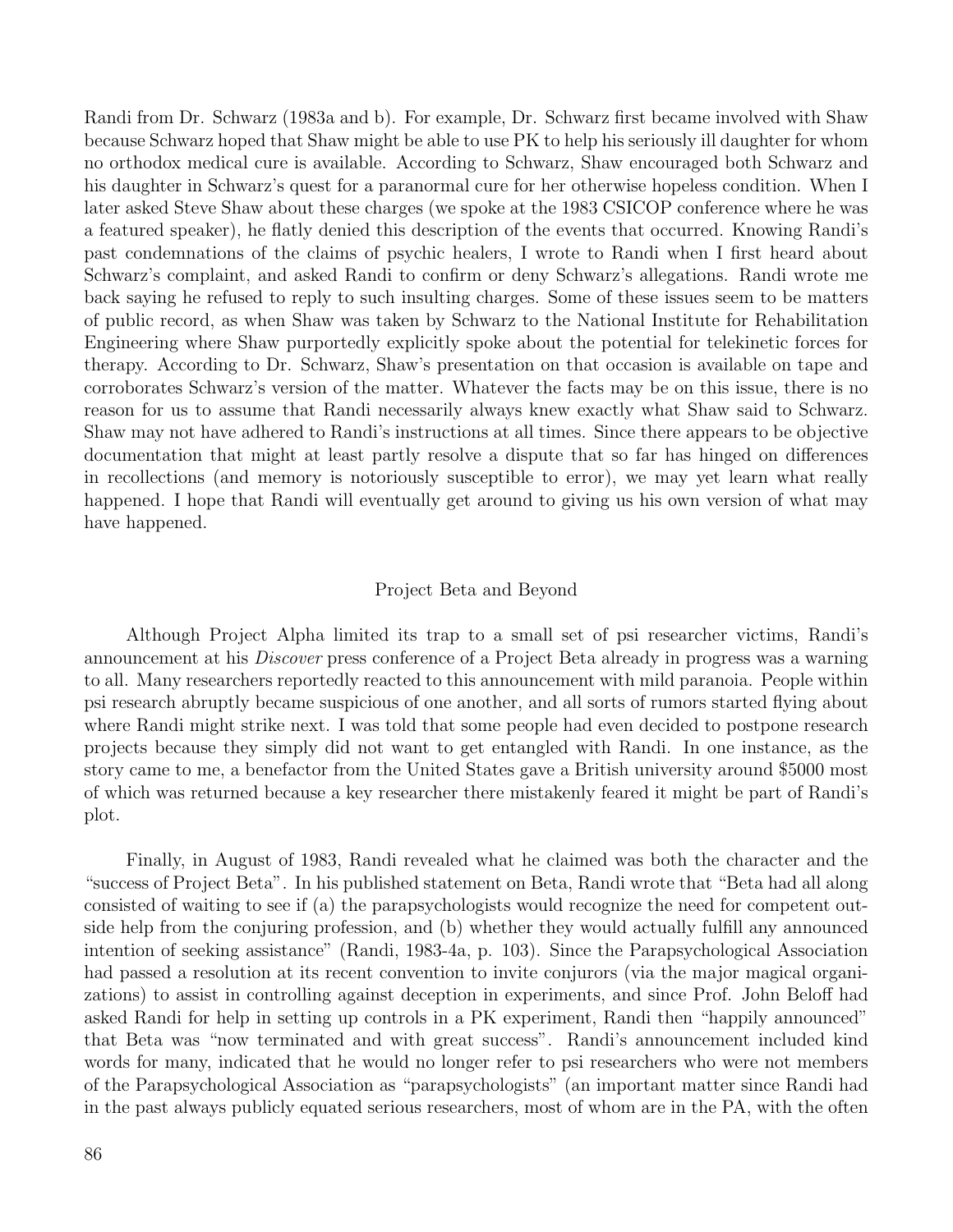silly psi seekers that pollute the field), and said he looked "forward to a growing relationship with those who have recognized a genuine move toward a more complete understanding between both camps". Unfortunately, all this sweetness and light ended with a short paragraph in which Randi let everyone know that he had also started an as yet uncompleted "Project Gamma" which might eventually be revealed. About this new time bomb planted among the psi researchers, Randi has thus far revealed only that it involves a group of scientists and a study begun two years before. So much for Randi's "growing relationship" and a new spirit of "understanding".

Randi pointed out that some "jittery parapsychologists" had "jumped to the conclusion that Beta must be of the same nature as Alpha, quavered that I had inhibited further research by this second project. They were quite wrong" (Randi, 1983-4a, p. 102). But were they? The evidence strongly suggests the contrary. Let us recall Randi's initial announcement of Beta. His statement then was: "If those who were caught in this net (Alpha) will realize their errors and adopt stringent standards of procedure, Project Beta—which is already underway—will fail" (Randi, 1983a). This statement alone should make it clear that Beta was not as later claimed. (1) Beta was supposedly set up to test the reaction of parapsychologists to Alpha, to see if they learned their lesson from Alpha. Yet, here Randi told us Beta was " already underway" prior to the revelation of Alpha. (2) Any normal reader of this sentence—and not just a "jittery parapsychologist"—would interpret this to mean that adopting proper controls, presumably in some experiment, would thwart Beta, just as Alpha would have been thwarted if proper controls had been adopted. I believe Beta then did refer to another test similar to Alpha, and this would explain the language used. (3) Note that Randi says that stringent controls (such as using the help of a magician) would result in the failure of Beta. Yet when the parapsychologists later sought the help of conjurors, Randi said that Beta was a success!

There is additional strong evidence that Beta originally meant another trap similar to Alpha. In Randi's "Advisory Notice Number Two" (which he says was sent out to parapsychologists "48 hours in advance of a formal press announcement" even though it is dated January 28, 1983, the same date [as] on Randi's press announcement), he closed with the words "caveat legens—Project Beta is already underway ..." (Randi, 1983a, p. 3). Clearly another warning. Yet, it should be obvious that if the psi esearchers had failed to seek the help of magicians, had "failed" Beta, they would have had nothing to be warned about. What would have happened except that Randi might have said he was disappointed that they had not learned their lesson from Alpha. He surely must have meant something else. Additional evidence is to be found in the demonstrable fact that Randi made several earlier references to Beta in letters he wrote to persons who showed me those letters, and here he darkly hinted that particular psi researchers were potentially involved in his Beta trap. Finally, my several early conversations with Randi in which Beta was mentioned clearly left me with the impression that Project Beta was a new trap Randi had set for some experimenters.

What evidence has Randi offered us that Beta was originally what he later claimed it was in August [1983], eight months after he announced its existence? Randi points out that he wrote a description of the nature of Beta to my neutral colleague Piet Hein Hoebens in April of 1983, but that was done several months after he first announced Beta. Critics like Randi frequently complain when parapsychologists fail to post their experimental expectations in advance, raising the suspicion that their confirmed hypotheses might have been created after the results were in.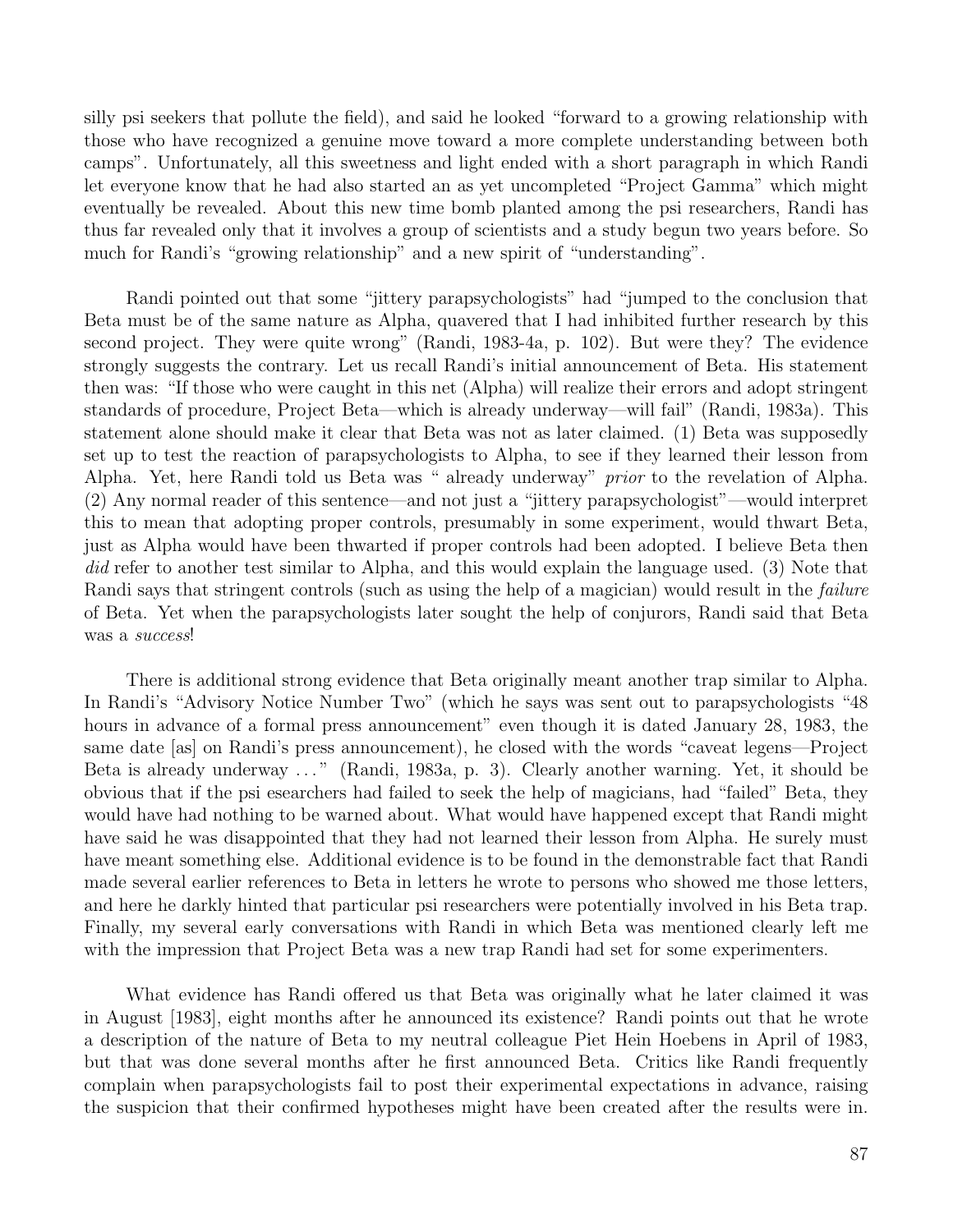Yet here is Randi, making a dubious claim about the nature of Beta, and yet expecting us to accept his claim without the simple proof we might have expected of him, i.e. some description of Beta pre-posted with some neutral party. Hoebens would have been quite acceptable to me, but it would have been necessary for Randi to post it with him at [the same time] or before Beta was announced, not several months later. Would Randi let a psi researcher get away with something like this in a purportedly "legitimate, serious experiment"?

What then really happened to Beta? It seems to me that the most parsimonious explanation is that what Randi now calls Project Gamma was probably his original Project Beta. Clearly, Randi tells us, something went wrong with his recently disclosed Project Gamma after it was initiated, and he is uncertain as to whether or not it will ever get completed. This sort of switch is rather a standard magician's ploy, the use of multiple end points. Since Randi did not initially tell us what Beta was, he could then claim any outcome he wished as representing Beta. Randi knew from me that I had been seeking to get the PA to make liaison with the magical organizations for nearly two years. He was invited by me to be on the PA panel of magicians I arranged. And he knew that many prominent magicians, including those on the panel, were critical of his ethics in regard to Project Alpha (something Randi neglects to mention in his writings). Randi knew all this prior to his letter to Hoebens about Beta. So, I offer you the conjecture that Randi may have taken the opportunity to rename his dud Beta project "Gamma" and replace it with a newly defined Project Beta which he could call successful. Randi could thus partially mend his fences and even take some credit for the PA's new appeal for help from magicians (which, by the way, had been initiated by me quite independently of Alpha and which appeal actually excluded Randi since he is not a member of the conjuring organizations addressed by the PA).

I must emphasize that although I personally believe—based on the arguments and evidence cited above—that Randi pulled a switch to make his Project Beta appear a success, I do not expect all to be convinced by my case which rests mainly on parsimony. I therefore insist that we treat my conjecture about the switch as plausible and likely rather than as proved. On the other hand, we must remember that it is Randi who has put forward the claim for a successful Project Beta, so he must bear the burden of proof for that claim if he asserts it as a continuing part of his serious scientific efforts. He may yet present us with arguments and evidence to remove what appear to be obstacles to our acceptance of his assertions, but until he chooses to present such, we must remain skeptical.

# Randi Gets Counter-Hoaxed

Not all psi researchers were put on the defensive by Alpha. Dennis Stillings, director of a Minneapolis group called the Archaeus Project, which puts out a newsletter by that name, was outraged and initiated a retaliatory hoax which started as a small joke but escalated into something more significant. Stillings felt that Randi was trying to reap advantage from lies told to the psi researchers and was, in effect, blaming the victims. Stillings believed that any person could be deceived by lies and that Randi was just as susceptible to such human error as anyone. So, Stillings (1983a) issued a phony, one page, special issue of his group's newsletter (of which only two copies were mailed out and those to Edwards and Shaw with the expectation that they would show it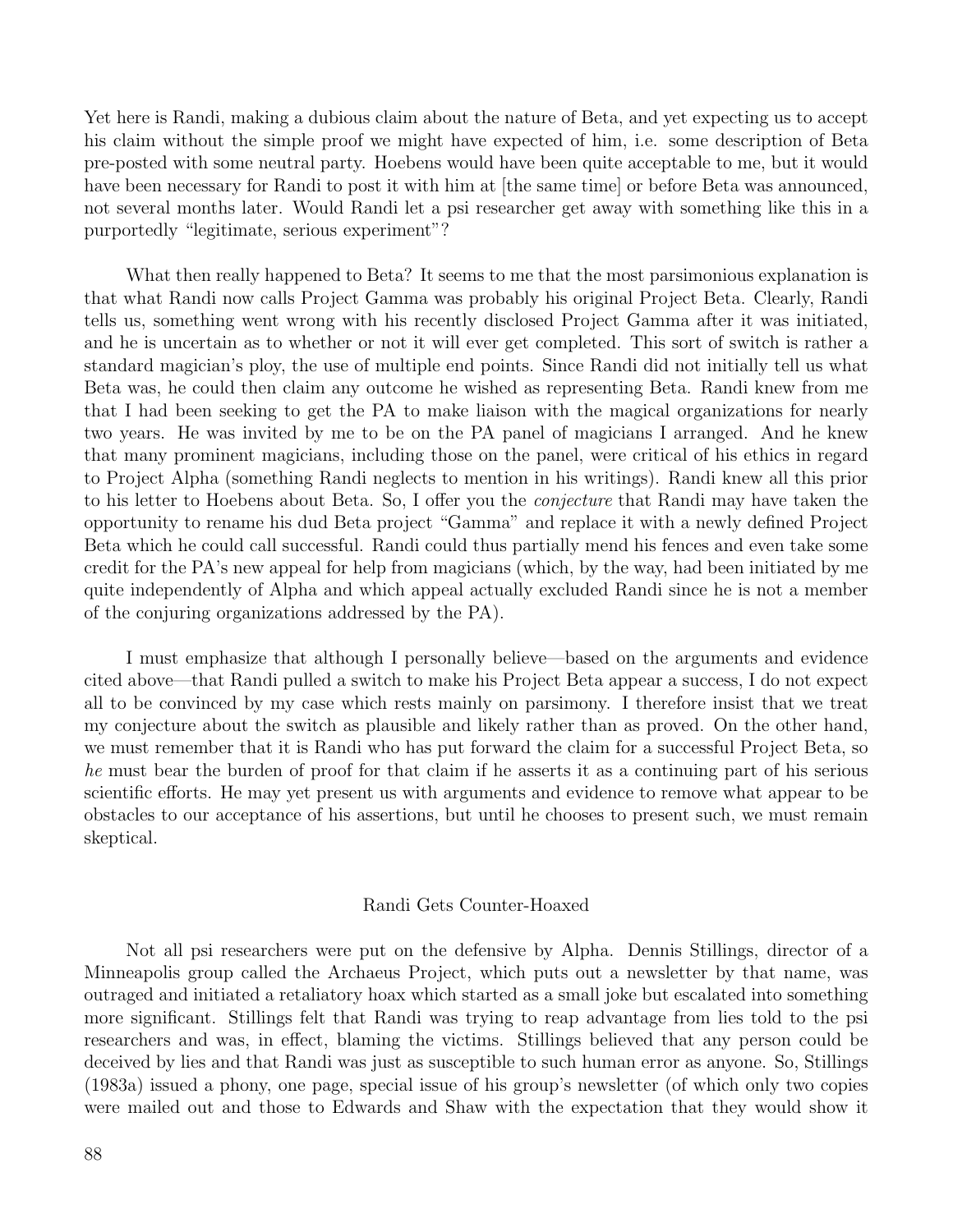to Randi). The ersatz issue contained a short, two paragraph, fraudulent announcement that the Archaeus Project had just been given a "fund of \$217,000 . . . as seed money for a program in PK research and education". It said the funds were for "grant money to PK investigators, especially those interested in 'metal bending' " and for "developing a program of educating children in the range and nature of parapsychological phenomena". Finally, it said that "Those applying for grants, as well as those gifted with paranormal abilities" should write to Stillings. Stillings also separately wrote a letter to Shaw telling him that since Shaw was a fraud, he should not apply for any of the money. To stretch a joke even further, Stillings also published a warning "Advisory Notice" (Krueger, 1983)—to parallel Randi's similar advisory notes—in a previous real issue of his group's newsletter.

Though Stillings' original prank struck me as a bit silly (after all, Randi never claimed to be immune to trickery, and conjurors fool one another all the time), what happened next went far beyond Stillings's expectations and turned the matter into a serious episode. Upon seeing the phony announcement, and apparently without properly checking things out, Randi decided to give one of his annual psi-mocking "Uri Awards" to this receipt of a phony grant. Thus, on April 1, 1983, Randi's Discover news release gave a "Uri" in the funding category: "To the Medtronics Corporation of Minneapolis, who gave \$250,000 to a Mr. Stillings of that city to fund the Archaeus Project, devoted to observing people who bend spoons at parties. Mr. Stillings then offered financial assistance to a prominent young spoon-bender who turned out to be one of the masquerading magicians of Project Alpha—a confessed fake." In this incredible award statement, Randi managed to falsely identify a major corporation as the funding source (when no source was ever mentioned in the original announcement), escalated the award from \$217,000 to \$250,000, misdescribed the purpose of the phony award, and falsely claimed one of his associates had been offered funds!

Stillings and other foes of Randi, particularly Walter Uphoff, had a field day with Randi's big blunder. With headlines in psi publications like " 'Non-Magician' Fools Conjuror" (New Frontiers Center Newsletter) and "Researcher Fools Randi Into Making Fictional Award" (Psychic News), the "Amazing" Randi was portrayed as merely "Amusing". Randi, however, was apparently not amused. He has thus far not publicly acknowledged his mistake, although he did write an apology to Medtronics and admitted his mistake in private correspondence (including a letter to Stillings which Stillings managed to get Randi to write him by posing as a third party). In fact, when his Uri Award list was reproduced in the *Skeptical Inquirer*, Randi's award to Medtronics was simply omitted without comment. Although Stillings had only intended his prank to demonstrate the fact that Randi, too, could be fooled, it actually ended up displaying the fact that Randi is capable of gross distortion of facts and in this case, at least, shot from the hip (and here managed to hit his own foot). This naturally might lead some to question Randi's reporting accuracy in the past and should caution us to look more carefully at the past cries of "foul" that opponents have hurled at him.

# The Soup Thickens

The aftermath of Alpha has been full of much acrimony, and there have been charges of distortion by Randi hurled at him from many quarters, especially by those like Walter Uphoff discussed by Randi in the second part of his article in The Skeptical Inquirer (Randi, 1983e). I will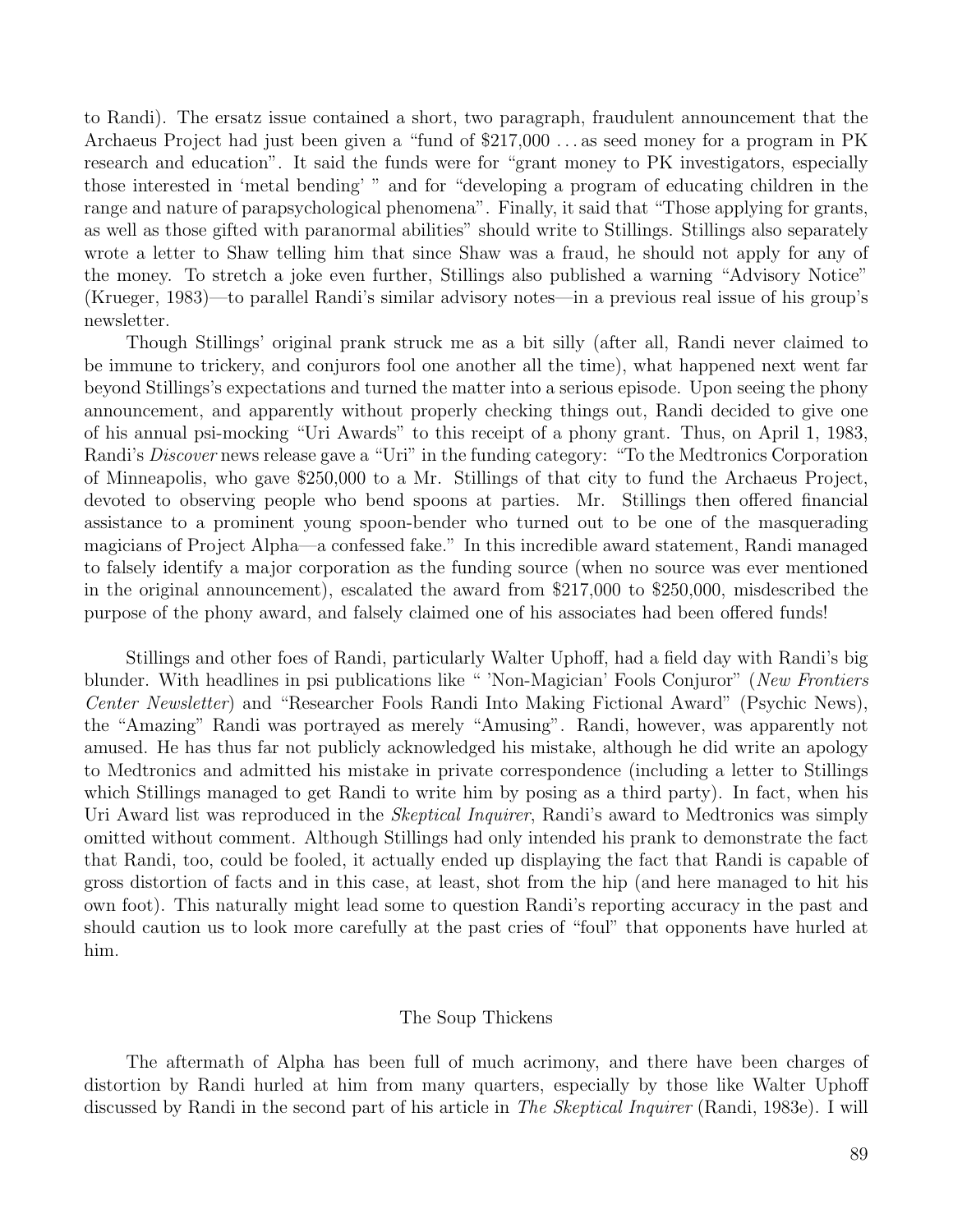not take up these matters here, for the story is long and not really central to this essay. Interested readers can simply go to The Skeptical Inquirer [Box 229 Central Park Station, Buffalo, NY 14215], the New Frontiers Center Newsletter [Fellowship Farm; Rt. 1; Oregon, WI 53575], and the Archaeus Project *Newsletter* [800 S.E. 4th St.; Minneapolis, MN 55414] to read the charges being made and can evaluate these matters for themselves. I view those issues as peripheral ones to my concerns here and make no judgements about them now. In justice to Randi, however, it must be noted that the ultimate positive contribution of Alpha may well be found in his debunking efforts in these other areas of what parapsychologist Martin Johnson has called "para-pornography". Certainly, the claims found in places like The National Enquirer about publicized "psychics" like Masuaki Kiyota (championed by Prof. Uphoff and others) and the debunking claims about such people by Randi deserve attention and examination. That is merely outside the scope of this article. Instead, let me turn to two relevant events I learned about only after Alpha had run its course.

Randi's primary "attack" with Alpha was on the McDonnell Laboratory. Because of the large bequest setting up that lab (\$500,000 over five years), Randi apparently thought this was large operation and an important target. Of course, this grant gave the Mac Lab only an average of \$100,000 per year, and a good portion was presumably taken by Washington University for the overhead costs universities routinely take for administering grants. So, the Mac Lab has never been the best funded psi research operation in this country, as one might misassume from some press reports.

In addition to Randi's negative "Uri Awards", he also gives what he terms "Straight Spoon Awards" which commend researchers for their positive contributions. When Randi made his first press announcement about Alpha at Discover, in 1983, in which he criticized Prof. Phillips and the Mac Lab for their credulity, he failed to mention something important: On April 1, 1982, less than a year before, Randi had awarded Phillips his " Straight Spoon Award" because Phillips had reconsidered his position about using only loose controls on Shaw and Edwards and decided to redesign his experimental procedures after what Randi called a "less-than-enthusiastic reception for his presentation at the 1981 meetings of the Parapsychological Association" (Randi, 1982; Potash, 1982). One would have thought Randi would mention this award in his writings about Alpha, but that would have made Phillips look less foolish when Alpha was announced. Since Randi told us that Alpha "was not intended to embarrass or belittle any person" (Randi, 1983a), one might have expected him to at least mention this "honor" bestowed by him upon Phillips in the very midst of Alpha.

A second curious matter emerged in a letter sent in to *The Skeptical Inquirer* (Chalmers, 1983-4) calling attention to the "unnoticed irony" in the fact that the journal had earlier published an article (McBurney and Greenberg, 1980) in which Steve Shaw, who had been posing as a real psychic long before Alpha (e.g., cf., Anonymous, 1977; Hazlett, 1979) was purportedly unmasked as a fraud. It seemed that no one had noticed this. The reply to Chalmers's letter pointing this out stated that Randi claimed that Shaw's presentation of himself as a genuine psychic was part of Shaw's "cover" (Frazier, 1983-4), but it seems most surprising that Randi never brought this up in his revelations about Alpha. After all, he could have pointed out how those who endorsed Shaw's PK powers stupidly overlooked this clear warning to them that Shaw was a phony. It seems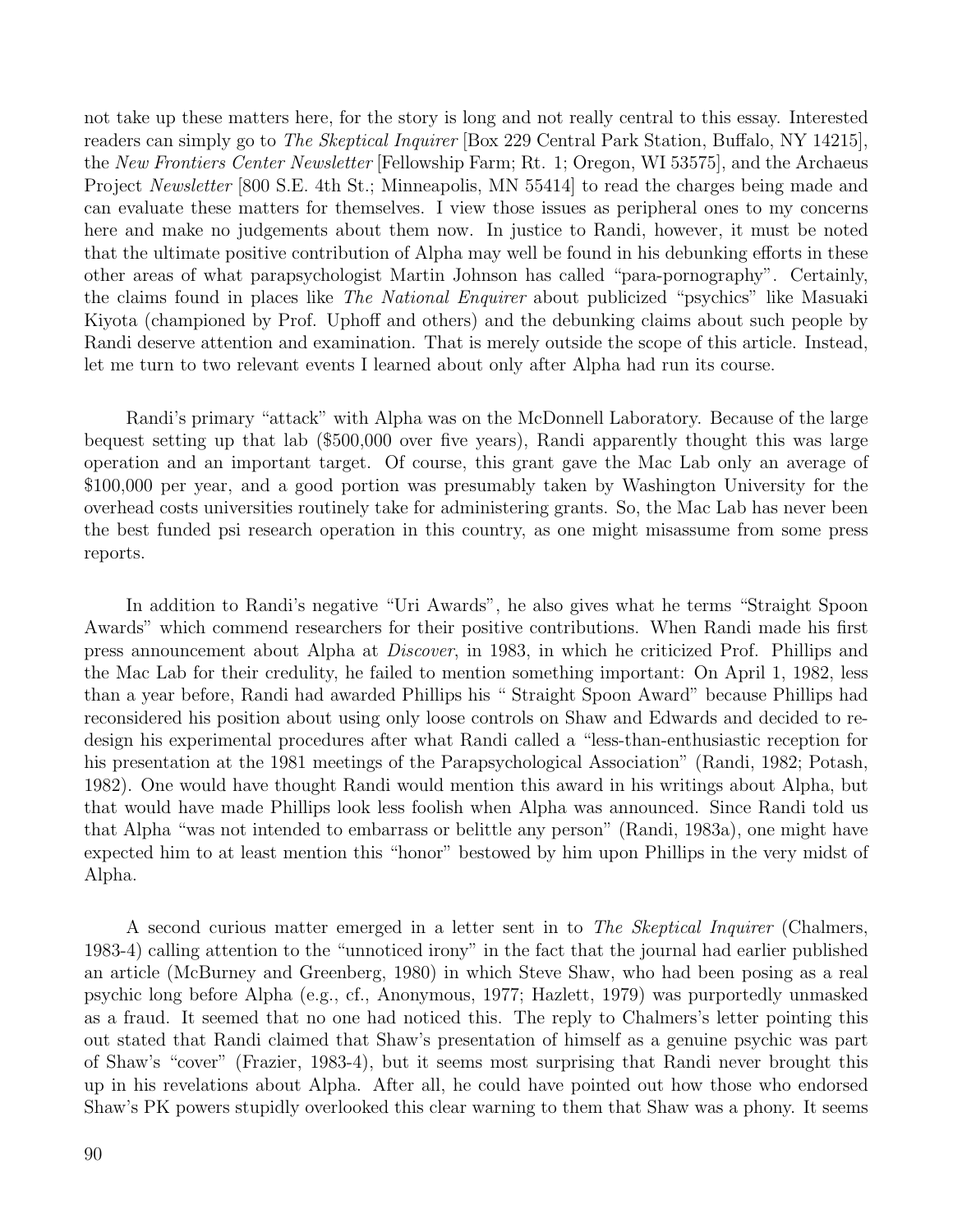most likely to me (again, I argue from parsimony) that Randi may not have realized this article appeared in his own organization's journal until Alpha was well underway. Randi informed the Mac Lab about this article in late December of 1981, and Phillips replied about it to Randi the next month, pointing out that the alleged debunking was actually of little force since it did not really unmask anything but only proved that Shaw failed to demonstrate psi when controls had been instituted; he had not been caught cheating at all. Perhaps Randi found Phillips' argument on this convincing, or perhaps he did not want to call attention to the fact that Shaw had been presenting himself as a real psychic long before the initiation of Alpha (cf., Anonymous, 1977 and 1978). (The fact that Shaw had been posing as a genuine psychic since 1977, long before he had even met Randi, negates the claim that he was doing so merely as part of his "cover" for Alpha). Otherwise, why did Randi refrain from mentioning this matter when he brought in far less impressive things to demonstrate the supposed credulity of psi researchers? Until Randi gives us a formal and full accounting of Alpha, or makes publicly available the "388 documents" which he said "tells the story of the Project" (Randi, 1983a), this odd episode probably will remain a minor mystery.

#### What Can We Conclude?

The Alpha story has not yet ended. We may yet hear more about Project Gamma, and Randi may even be working his way slowly through the Greek alphabet. This essay was not intended to present answers so much as it is meant to explore the facts and raise questions. I may have misevaluated some matters and unintentionally misrepresented others. I sincerely hope that Randi will respond to this essay and correct any factual errors. He is most welcome to space in this journal to correct my analysis. I still believe that Randi frequently acts as an admirable critic. Like the "little girl with the little curl", when Randi is good, he can be "very, very good". On balance, I still believe his presence in the paranormal debate has been healthy. He has done some very effective debunking in the past, and despite what I have conjectured about his motives during the Alpha case, I think Randi believes himself an honest antagonist. Like all of us, Randi is human and is capable of error; and since he aspires to deal simply with complex matters, sometimes his errors have been large. Frankly, I hold Randi far less responsible for his mistakes and zeal than I do those supposedly scientist critics who accept his pronouncements uncritically.

First and foremost, we all must remember that Randi is a professional conjuror. He is not a trained scientist, although he is remarkably well versed in many areas of knowledge. He is, I think, what Ray Hyman (1980) termed a "hit man" brought in by scientists to discredit (rather than disprove) unorthodox and extraordinary claims. It is a great mistake to think that the norms surrounding a conjuror create the same obligations which define the scientists (cf., Collins, 1983). Like his fellow non-scientist debunker Martin Gardner (1981, p. xvi), Randi is often more interested in seeing his opponents defeated by horselaughs than syllogisms. Randi has said that he hoped Project Alpha would fail due to the vigilance of the researchers tested. Does anyone seriously believe Randi wanted that to be the result? (As Randi might say, "If you believe that, I have some swamp land I'd like to sell you!") Randi is in effect a kind of vigilante, one outside the normal sanctioning order of science, one who can violate the regular rules in his search for a more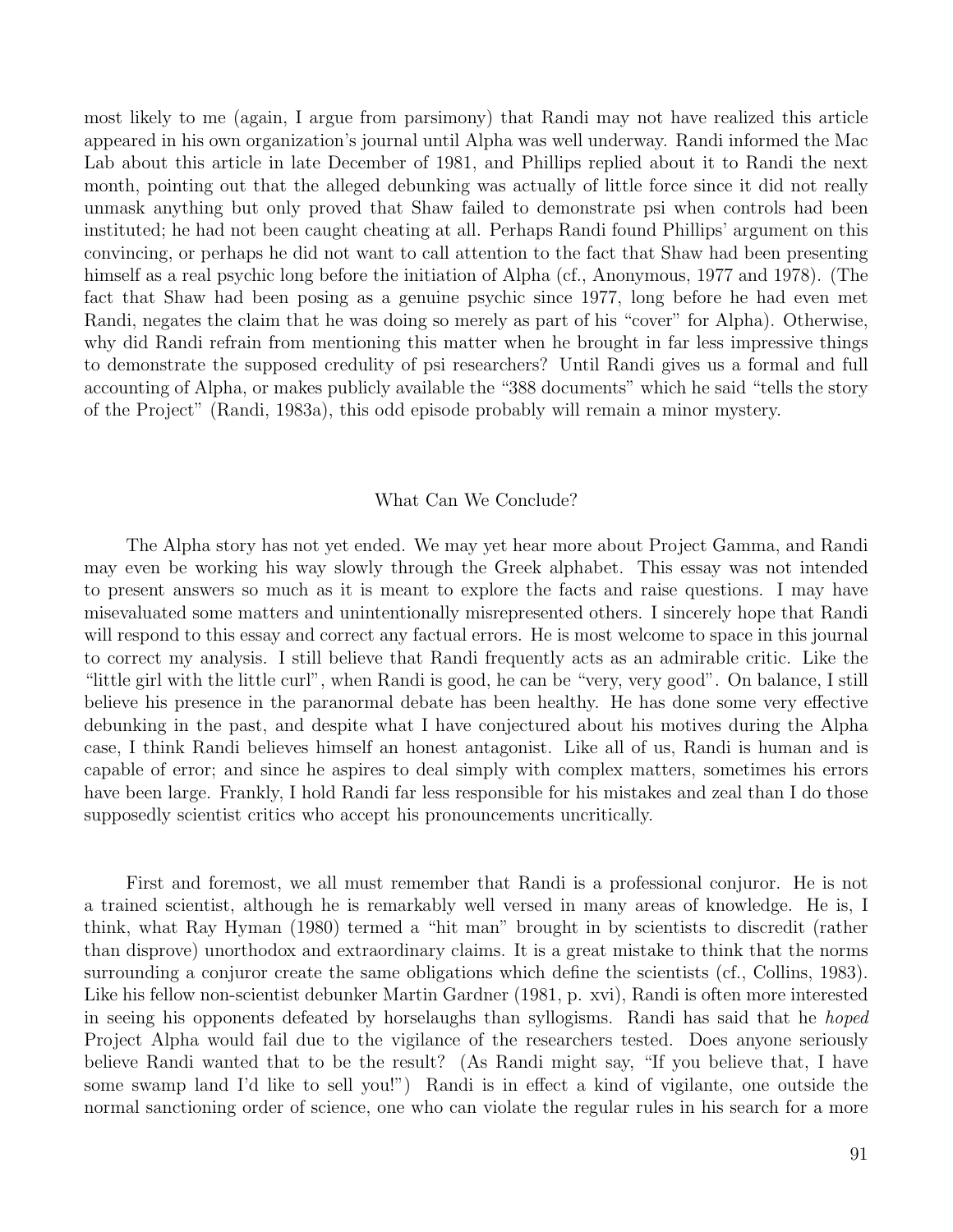efficient "higher justice". Thus, he is more like a fabled gunslinger than an official law man; more like Mickey Spillane's Mike Hammer than a district attorney constrained by problems like due process and civil liberties. He is not obligated to observe the normal collegial courtesies within the scientific community. If a credentialed parapsychologist discovered a colleague conducting poor or even fraudulent experiments, he would be expected to bring this matter to the attention of the Parapsychological Association or publish his complaints in a peer-refereed journal. A scientist is normally expected first to complain about his peers' bad work to his colleagues, who are expected to investigate the matter dispassionately, before going directly to the public via the mass media. A normal scientist would be criticized—even if his facts were true—if he first went to a major popular science magazine and held a press conference at which he announced his revelations and told us that details would soon appear on his forthcoming TV show. (Note that Randi would similarly criticize a psychical researcher who ran to the media with a popular account of his work before having it published in a proper technical/scientific forum.) But such actions are understandable—and I would argue somewhat excusable—in the case of a professional magician whose livelihood depends not on a tenured university position but upon media publicity. (Since many parapsychologists, even in the universities, do not have tenured positions and are less likely to get it because of the sort of publicity Randi brings to their field, they probably would not agree with me that Randi's actions have been at all excusable). It is the *job* of a conjurer to get publicity, and Randi is damned good at that job. Even conjurors who have been at odds with Randi (and many, like Walter Gibson, publicly voiced their disapproval of Project Alpha) have expressed admiration for his ability to get great media coverage.

The simple fact is that Randi is behaving much like other conjurors have behaved in the past, including Harry Houdini. It should be expected that he would seek to elevate the status of his activities into that of a noble champion of science against pseudoscience. Would we expect him to say, "Aw shucks, take my scientific efforts with a grain of salt; I'm just a magician"? Given everything involved in the difficult life of a performer, I personally think Randi does remarkably well by the truth as he sees it. This in part is because Randi seems really to believe his own rhetoric about his noble fight against the dark forces of irrationality and pseudoscience that threaten Western Civilization. He is not the blind fanatic some suppose, but he is a zealot, and I believe he means well (though G. B. Shaw reminded us all that "The road to Hell is paved with good intentions").

In my view, the problem is that too many scientists have uncritically accepted Randi not only as their knight but have given him quasi-scientific authority. It is no coincidence that Randi mentions the CSICOP every chance he gets and has it prominently on his stationery.; for while plugging his group, he also reminds us of the scientific company that legitimates his activities and elevates them to "scientific inquiry" rather than "publicity seeking". So, to paraphrase Shakespeare, "The fault, Dear Brutus, is not in this Star but in ourselves." We simply never should have taken Randi for more than he really is: an excellent magician who can perform a most useful role as an expert witness in the adjudication process of science. We should never have elevated him to the role of a major advocate or lawyer in the court of science, and we certainly should never treat him as either judge or jury. Yet this is what has happened. For example, Randi was designated as the spokesman, rather than as an important expert witness, when he recently was invited to present the case against parapsychology at the 1984 meeting of the American Association for the Advancement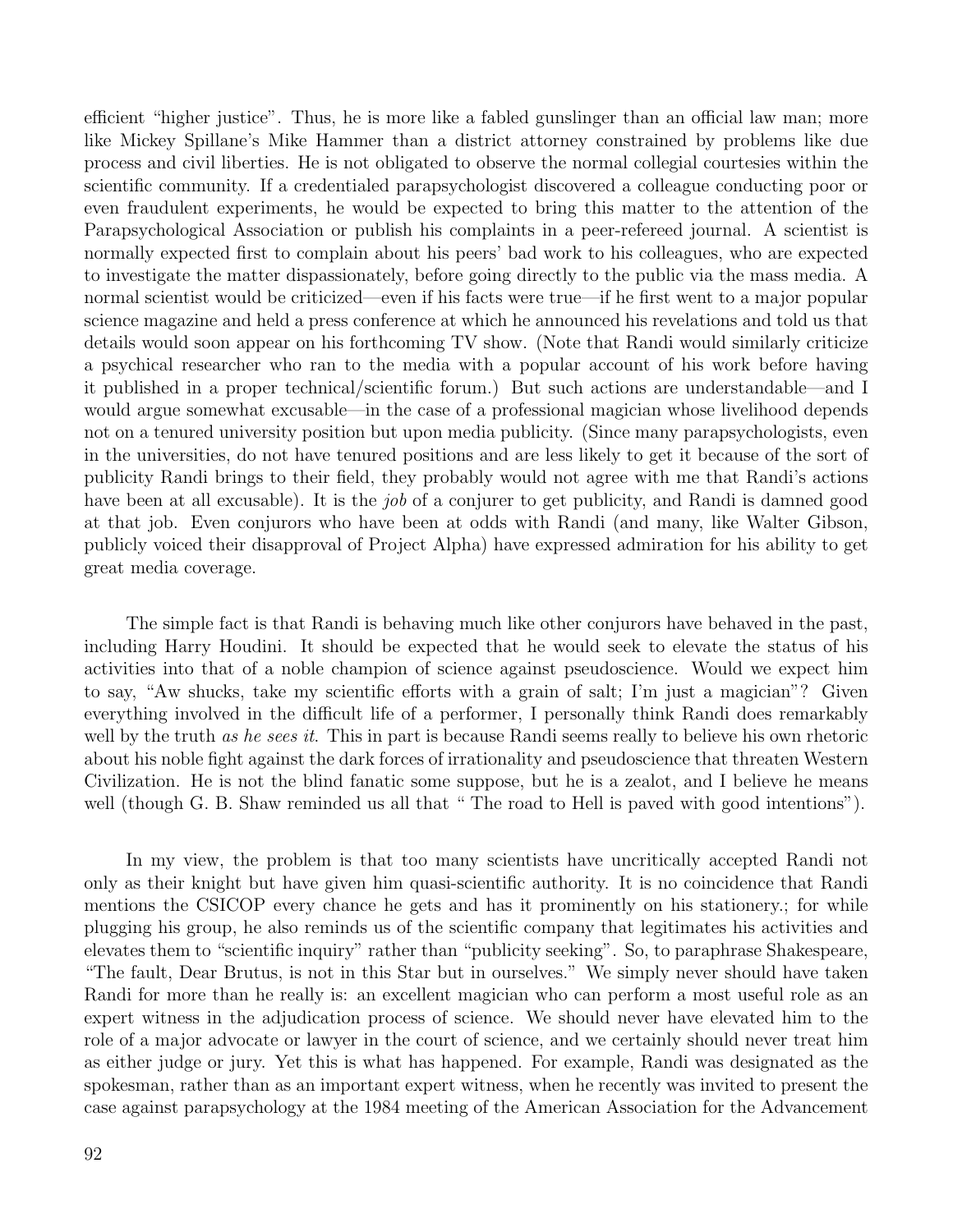of Science. Many parapsychologists indicated they felt this was rather an insult to parapsychology since they would have expected a scientist to be their critic on such an occasion. We really can not blame Randi for accepting such an "honor", but we should be critical of those who accept him in such a role. (This has nothing to do with how well Randi performed on that platform.) In short, I blame the scientific community—especially the science publications like *Discover*—and not Randi for the uncritical reactions to his escapades, including Project Alpha. In my view, Randi is just doing his job and doing it well; but, it seems to me, too many otherwise critical scientists and science writers have failed in their jobs because they were so amused by Alpha that they failed to notice the damage to fairness and truth that took place amidst our laughter.

\* \* \* \* \* \* \*

#### Epilogue: On Alpha and Me

Because Martin Gardner (1983 and 1983-4b) has published a number of false statements about my own connection with Alpha, I will take this occasion to set the record straight. I first learned of Alpha in late July of 1981 via a conjuror whom Randi had proudly told about the project. Thus, I did not learn of it from Randi, and I immediately wrote him a letter (which I also sent to several mutual friends in the conjuring fraternity) telling Randi that I had learned of it and had deep misgivings about how he might handle the affair. Randi promptly replied by phone and initially flatly denied the existence of the project. It was only when I told him I had confirmed the story via a mutual conjuror friend (not my original source) that Randi admitted Alpha's existence and complained that our mutual friend had even confirmed the story for me.

I pointed out to Randi that I was concerned with the likelihood that he might exaggerate the results of his "experiment", overgeneralize the results to those researchers in parapsychology who were not incompetent, and use the project more as a publicity device that could hurt people than as a constructive effort to help psi researchers do better science. Randi assured me that his intentions were the best, that he actually hoped the researchers would avoid the trap, and expressed his conviction that in the end the parapsychologists themselves would be grateful to him. I was impressed by Randi's apparent awareness of the deeper issues involved. I had been friendly with Randi for some years, both as a colleague interested in matters paranormal and as a fellow conjuror. I trusted Randi. However, contrary to what Gardner has written (1983-4b), I never gave Randi my word that I would not reveal his hoax. Since Randi did not originally confide in me about the hoax—and even tried to deny it to me at first—I felt under no obligation to Randi. In my letter of July 29, 1981, to Randi about Alpha I wrote: "I do not plan to do anything about all this until at least a week before the PA meetings—if I do anything at all. But I must try to balance the likely good your operation will do against the harm I think it likely to do. The more information I have, the easier any decision I make will be. I am not at all anxious to blow the whistle on this scheme. You seem to have invested much in it and it has—as I have noted—a positive side. But if you can persuade me that there is less to the negative side (or more to the positive side), then I would feel far more comfortable in not warning those I consider the likely innocent victims of your plot." I told Randi nothing thereafter that would indicate any change in my position on this.

Perhaps the most important factor which induced me not to inform the researchers being hoaxed was that I thought Alpha, if properly done, would likely produce very important results.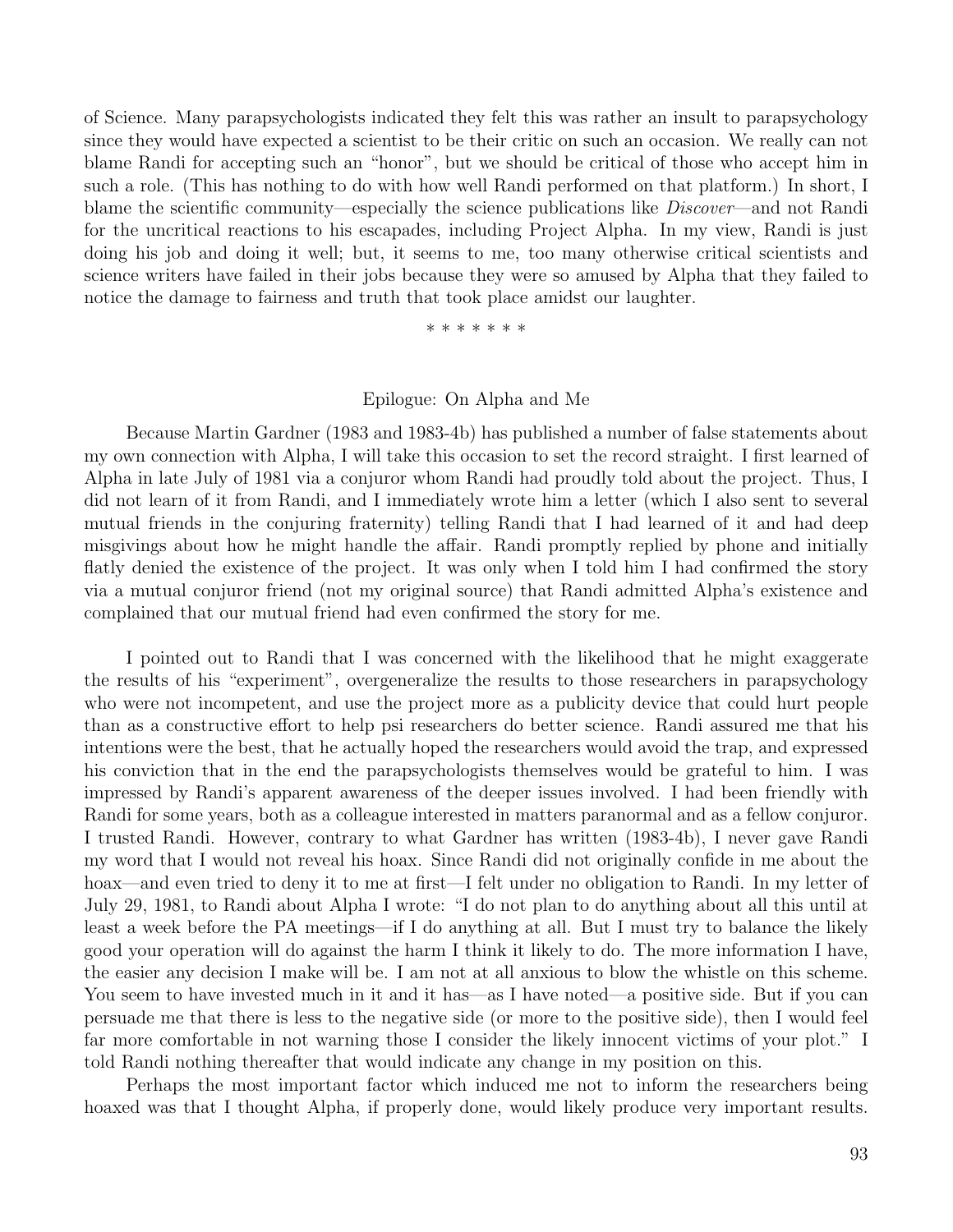Randi expressed his hope that Shaw and Edwards might move beyond the Mac Lab and have their phony PK abilities "validated" by a major British researcher and/or others who had previously published reports about young subjects with similar purported powers. If Randi could actually accomplish this, his accomplices would become a control group against which we could measure the competence of these same researchers who had issued reports claiming the validation of PK powers by others. As such, it seemed to me, Alpha might truly become a "legitimate, serious sociological experiment." Given Randi's assurances—which he repeated many times to me over the next year and a half, on one occasion in a small group discussion we had with two other people who knew of his hoax—that he would act responsibly and carefully so that we could all be proud of his effort, I told Randi that I had no plans to communicate the secret of Alpha to those at the Mac Lab.

Though I did not communicate the secret of Alpha to any of Randi's victims, I did confidentially inform a few key persons, especially several science journalists, including two at Science about the matter; and I kept them informed of Alpha's progress to the limited degree that I ws aware of what was happening. Perhaps this was a mistake on my part. I realized that there was the chance that matters might thus leak out, but I felt this small risk had to be taken. So far as I have been able to ascertain, these confidences were kept. I did this mainly to keep Randi from being the only source of information about Alpha when he finally broke the story. I did not want these journalists to receive only Randi's version of the events. I realized there was the danger that he might turn it into more of a media event than a useful scientific exercise, and I had from the beginning feared that Randi might exaggerate the implications of Alpha for the rest of parapsychology. Since he ended up doing precisely that, I have no regrets about the outcome from my disclosures.

In retrospect, it is easy to say that I might better have done this or that. I remain uncertain about whether I took the wisest course of action. Perhaps I should have immediately informed the Parapsychological Association; perhaps I should have remained entirely silent; or perhaps there were other alternatives I might have taken. Given the complexity of the issues involved and my own conflicting feelings, I took what then seemed to me the most prudent course. Upon reviewing my own actions, I can only assert that I did not act hastily nor did I act with malice. Nothing I did, so far as I have been able to ascertain, hurt anyone or had any significant effect on the program or outcome of Project Alpha. I broke no promises and revealed nothing told to me in confidence. I can only ask that if others judge my actions, they do so based on the actual facts and not on misinformation, misrepresentation or rumor.

#### References

[A number of the following items are never referred to in the text, but I have decided to reproduce the whole list as in the original article. I have not checked the references for accuracy, nor have I read all the articles. PRP]

- Achor, Karen, 1983-4, "More on Alpha" [Letter], *The Skeptical Inquirer*, Winter, p. 188.
- Ad Hoc Committee on Ethics in Psi Research, 1984, Memo to: Representatives of the Media Covering the ASAS Meeting, and Those Attending the Meeting. Distributed on May 29 by Walter Uphoff at the annual meeting of the American Association for the Advancement of Science, New York City.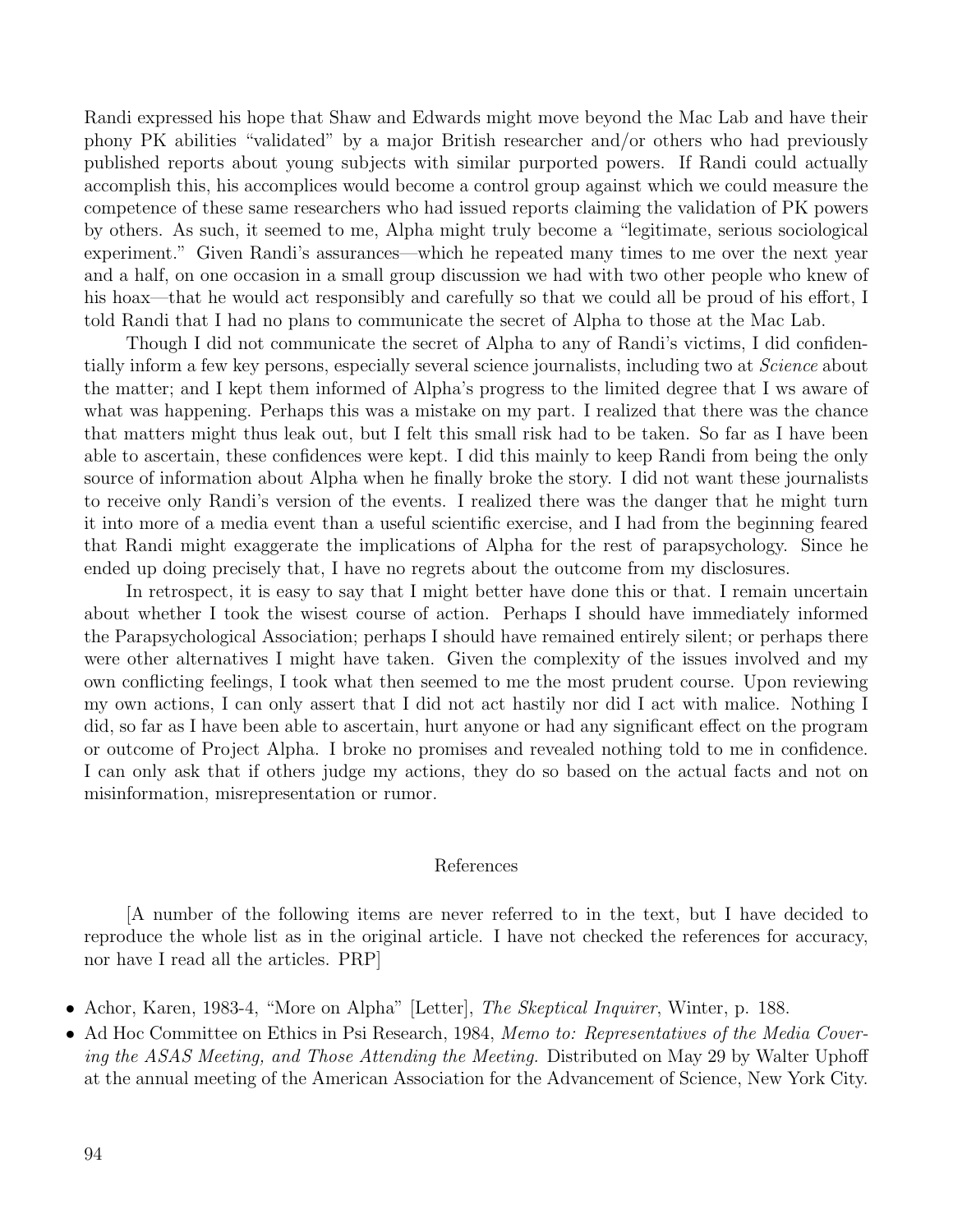- Anonymous, 1983a. "Skeptical Eye: Psychic Abscam", Discover, March, pp. 10 & 13.
- Anonymous, 1983b. "Will Randi Pay His \$10,000 Now?—Asks Psychic", Psychic News, Jan. 22, p. 1.
- Anonymous, 1983c. "Metal-Benders Confess They Were Fraudulent", *Psychic News*, March 12.
- Anonymous 1983d. "Researcher Fools Randi into Making Fictional Award", Psychic News, June 18, p. 4.
- Anonymous, 1978. "Young Mentalist Amazes His Audience", The Herald Star, Dec. 17.
- Anonymous, 1977. "ESP: Extra Special Person", The Hiller (Trinity High School), Oct.13.
- Auerbach, Loyd M., 1983. "Project Alpha: Shownmanship vs Science", *ASPR Newsletter*, 9, 2, April.
- Bannister, Paul, 1983. Letter to Janet Jungkuntz, April 8.
- Bannister, Paul, 1981. "Psychic Moves Objects with Power of His Mind", *National Enquirer*, Dec. 22.
- Broad, William J., 1983. "Magicians Effort to Debunk Scientists Raises Ethical Issues", The New York Times, Feb. 15, pp. 19 & 21.
- Bunge, Mario, 1980. "Comments on Ray Hyman's 'Pathological Science: Towards a Proper Diagnosis and Remedy' ", Zetetic Scholar, No. 6, 45-46.
- Chalmers, John H., Jr., 1983-4. "Unnoticed Irony of Alpha", The Skeptical Inquirer, Winter, pp. 187-88.
- Cherfas, Jeremy, 1983. "The Amazing Randi Hoodwinks the Spoonbenders", New Scientist, Feb. 3, p. 287.
- Cohen, Daniel, 1983. *Magician and Psi*, unpublished manuscript.
- Collins, Harry, 1983. "Magicians in the Laboratory: A New Role to Play", New Scientist, June 30, pp. 929-931.
- Collins, Harry, 1976. "Upon the Replication of Scientific Findings: A Discussion Illuminated by Experiences of Researchers into Parapsychology", Paper presented to the 4S/I.S.A. Conference, Cornell University.
- Conan Doyle, Arthur, 1930. "The Riddle of Houdini", in The Edge of the Unknown, New York: G. P. Putnam's Sons, Chapter 1.
- Davey, S. J., 1888. "Spurious Mediumship", Journal of the Society for Psychical Research, 3, 199-207.
- Davey, S. J., 1887. "The Possibilities of Mal-Observation From a Practical Point of View", *Journal* of the Society for Psychical Research, 3, 8-44.
- Delin, Peter, 1972. "Skepticism and Credulity", Search, 3 (July 1972), 247-249.
- Edwards, Michael C., 1983. Letter to Michael A. Thalbourne, March 13.
- Frazier, Kendrick, 1983-4. "The Editor Replies" [To letter from Chalmers], The Skeptical Inquirer, Winter, p. 188.
- Frazier, Kendrick, 1983. "Uri Awards: A Straight Spoon Joins Three Bent Ones in 1983", The Skeptical Inquirer, Fall, pp. 9-10.
- Futterman, Ellen, 1983. " 'Psychics' Claim Scam in Washington U. Test", St. Louis Post-Dispatch, Jan. 30, pp. 1 & 13.
- Futterman, Ellen, 1982. "Peter Phillips Thinks This Key Was Bent by Psychic Power . . . But Can He Prove It?" St. Louis Post-Dispatch, Nov. 21, p. 16C.
- Ganoe, William H., and Kirwan, Jack, 1983-4, "Magicians, Scientists, and Psychics: the Foot is Quicker Than the Mouth", *The Skeptical Inquirer*, Winter, pp. 133-137.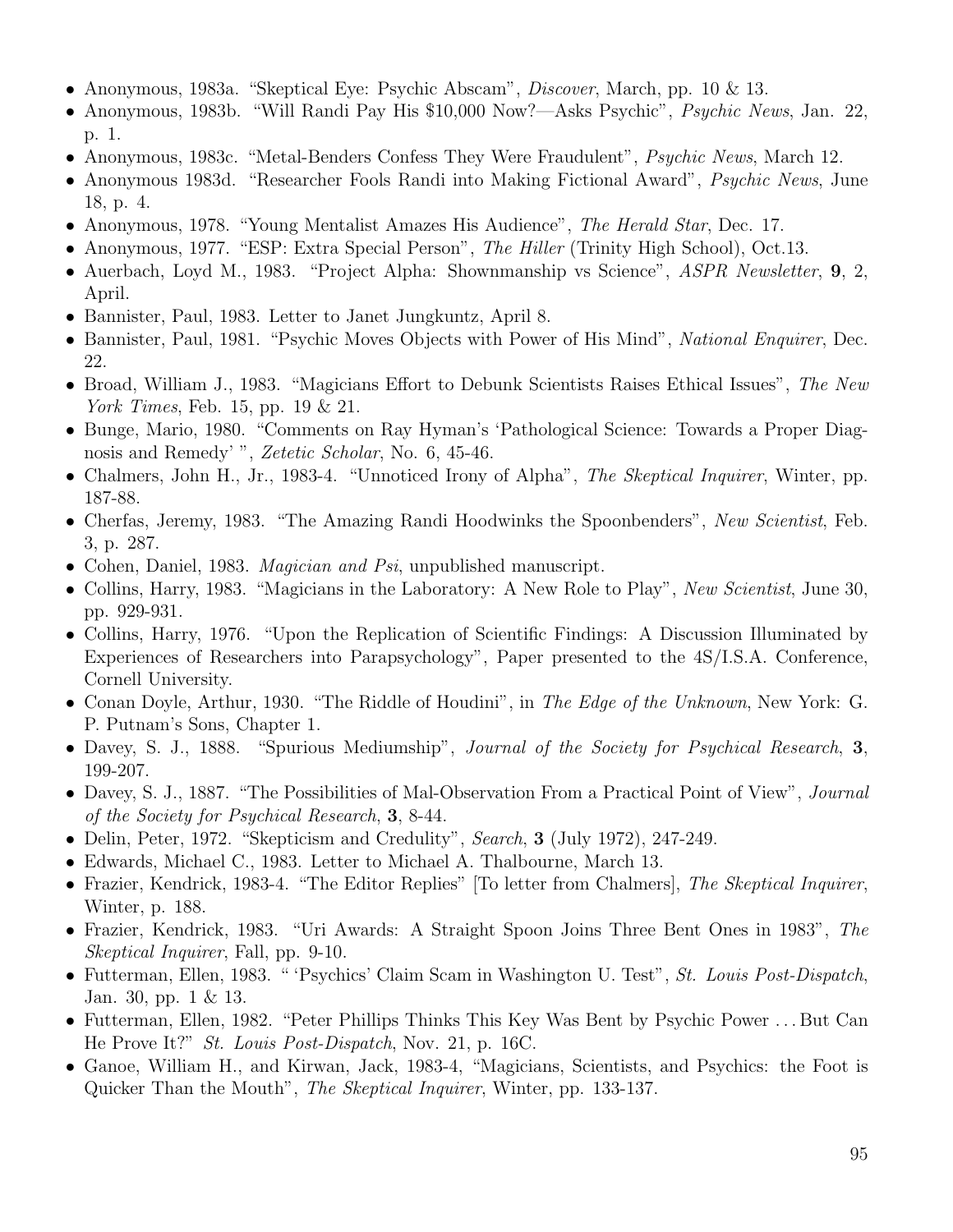- Gardner, Martin, 1983-4a. "Magicians in the Psi Lab: Many Misconceptions", The Skeptical Inquirer, Winter, pp. 111-116.
- Gardner, Martin, 1983-4b. "Martin Gardner Replies" [to letter from Truzzi], The Skeptical Inquirer, Winter, p. 187.
- Gardner, Martin, 1983. "Lessons of a Landmark PK Hoax", The Skeptical Inquirer, Summer, pp. 16-19.
- Gardner, Martin, 1981. Science: Good, Bad and Bogus, Buffalo, N.Y.; Prometheus Books.
- Hall, Trevor H., 1980. *The Strange Case of Edmund Gurney*. London, Duckworth.
- Hazlett, Terry, 1979. "Steve Shaw: Mentalist or Magician?" Observer-Reporter (Pittsburgh), Jan. 2, p. B-1.
- Hilts, Philip J., 1983. "Magicians Score a Hit on Scientific Researchers", Washington Post, March 1, pp. A1-A7.
- Hodgson, Richard, 1892. "Mr. Davey's Imitations by Conjuring of Phenomena Sometimes Attributed to Spirit Agency", Proceedings of the Society for Psychical Research, 8, 253-310.
- Hodgson, Richard, 1886-7. "The Possibilities of Mal-Observation and Lapse of Memory from a Practical Point of View", Journal of the Society for Psychical Research, 4, 381-495. 1892.
- Hövelmann, Gerd H., in press. "James Randi und 'Projekt Alpha'; böswillige Täuschung oder wichtiges Lehrstrück? Eine Dokumentation", Zeitschrift für Parapsychologie.
- Hyman, Ray, 1980. "Pathological Science: Toward a Proper Diagnosis and Remedy", Zetetic Scholar, No. 6, 31-41.
- Jahn, Melvin E., and Woolf, Daniel J., 1963. The Lying Stones of Dr. Johann Bartholomew Adam Beringer, Berkeley: University of California Press.
- Jones, David "Daedalus", 1983. "I, Fraudulous", New Scientist, Dec. 22/29, pp. 915-917.
- Klee, Jay, 1982. "Student Concentrates on Navel to Bend Silverware, Change Time", The Daily Iowan (Iowa City, Iowa), March 5, pp. 1-6.
- Krippner, Stanley, 1984. "Parapsychology: The Randi Caper", *AHP Newsletter*, July, pp. 20-21.
- Krueger, "Bird", [Conner, M. T.], 1983. "Project ROTSS", Archaeus Project Newsletter, Jan. 14, p. 2.
- Larner, Bernard J., 1983-4. "More on Alpha" [Letter], *The Skeptical Inquirer*, Winter, p. 188.
- Lipowicz, Alice M., 1983. "Shazam-Scam: Conjuror turns Con Man as 'The Amazing Randi' Stings Local Researchers", St. Louis Weekly, Feb. 23, pp. 17-18.
- MacDougall, Curtis D., 1958. *Hoaxes*, New York: Dover Publications.
- McBurney, Donald H., and Greenberg, Jack K., 1980. "Downfall of a Would-Be Psychic", The Skeptical Inquirer, Fall, pp. 61-62.
- Oswald, Charles J., and Anderson, Bill, 1983. "Magicians Claim They Duped Wash. U. Psychic Researchers", St. Louis Post-Dispatch, Jan. 29-30, p. 6A.
- Parapsychological Association Executive Council, 1983. *Statement*. Aug. 12. Read and distributed by the P.A.'s Public Information Officer at the 26th annual meeting of the P.A. at Fairleigh Dickinson University in Madison, New Jersey.
- Phillips, Peter R.., 1983a. A Brief Report on Recent Experiences with Fraudulent Subjects, Memorandum prepared for members of and distributed by the Parapsychological Association, March.
- Phillips, Peter R., 1983b. Comments on the Remarks of James Randi at a Press Conference in New York, January 28, 1983, Memorandum from the McDonnell Laboratory for Psychical Research, Jan. 31.
- Phillips, Peter R., 1983c. "Randi's hoax" [Letter], *Discover*, May, p. 100.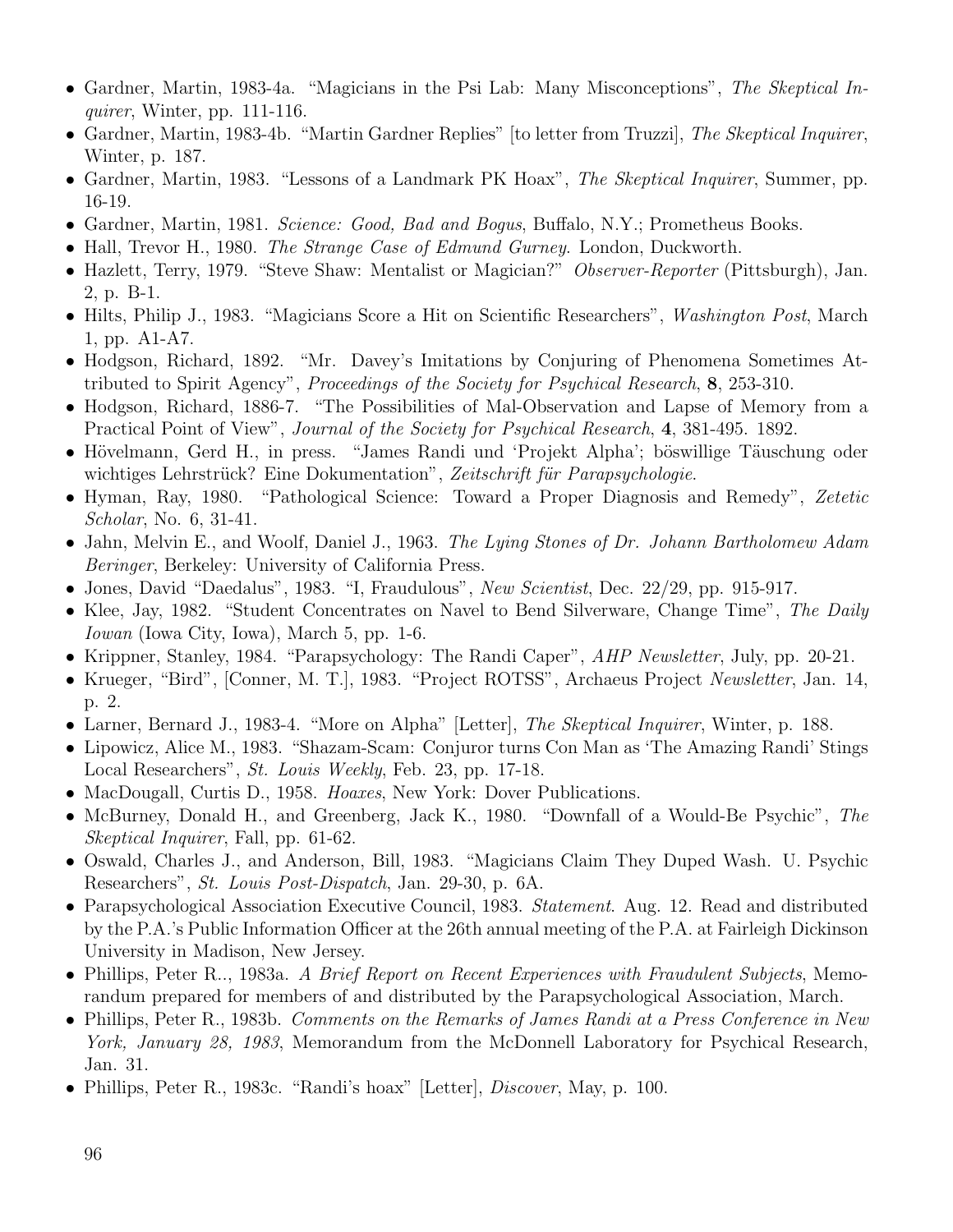- Phillips, Peter R., 1981a. *Public Statement on Research with Steve Shaw*, Memorandum from the McDonnell Laboratory for Psychical Research, Sept. 1.
- Phillips, Peter R., 1981b. Public Statement on Research with Mike Edwards, Memorandum from the McDonnell Laboratory for Psychical Research, Sept. 1.
- Phillips, Peter R. and Shafer, Mark, 1981. "Exploratory Research with Two New Psychic Metal Benders". Research brief distributed at the annual meeting of the Parapsychological Association, August. Also later available in revised form in W. G. Roll, J. Beloff, and R. A. White, eds., Research in Parapsychology 1981, Metuchen, N. J.: Scarecrow Press, 1982, pp. 144-146.
- Pinch, Trevor J., 1983-4, "Project Alpha: Preliminary Only?" (Letter), The Skeptical Inquirer, Winter, p. 186.
- Pinch, Trevor J., 1979. "Normal Explanations of the Paranormal: The Demarcation Problem and Fraud in Parapsychology", Social Studies of Science, 9, 329-348.
- Potash, Maria, 1982. *Omni News Release* [on the Uri Awards], Omni Publications International, Ltd., New York, April 1.
- Randi, James, 1984, *Memo to: Members and Affiliates of the Parapsychological Association.* Undated but distributed by the author during the annual meeting of the Parapsychological Association, August 5-9, Dallas, Texas.
- Randi, James, 1983-4a. "The PA and the Success of Project Beta", The Skeptical Inquirer, Winter, pp. 102-103.
- Randi, James, 1983-4b. "James Randi Replies" (to letter from Pinch), The Skeptical Inquirer, Winter, pp. 186-187.
- Randi, James, 1983a. "Address to the *Discover* Media Breakfast/Press Conference, Subject: The Termination of Project Alpha", Jan. 28. Distributed by the author.
- Randi, James, 1983b. "Advisory Notice Number Two", Jan. 28. Distributed by the author.
- Randi, James, 1983c. "Psience Research", New Scientist, July 28, p. 300.
- Randi, James, 1983d. "The Project Alpha Experiment: Part 1. The First Two Years", The Skeptical Inquirer, Summer, pp. 24-33.
- Randi, James, 1983e. "The Project Alpha Experiment: Part 2. Beyond the Laboratory", The Skeptical Inquirer, Fall, pp. 36-45.
- Randi, James, 1983f. Letter to Michael Thalbourne, Feb. 26.
- Randi, James, 1983g. "Annual Uri Awards for Parapsychology", Discover Press Release, April 1.
- Randi, James, 1982. "The Truth About Uri Geller", Buffalo, N. Y.: Prometheus Books.
- Randi, James, 1981. "Advisory Notice". Undated but received in late December. Distributed by the author.
- Randi, James, 1980. "Flim Flam: The Truth About Unicorns, Parapsychology, and Other Delusions". New York: Lippincott and Crowell.
- Richards, John Thomas, 1982. "Don't Blame Poltergeists" [Letter], St. Louis Post-Dispatch, Dec. 7, p. 16A.
- Rosenhan, David L., 1973. "On Being Sane in Insane Places", Science, 179, 250-257.
- Scholl, Eldon, 1983. "Psychic Hoax", St. Louis Post-Dispatch, Feb. 19, p. 4A.
- Schwarz, Berthold E., 1983a. Circulated form letter re victimization by Shaw. Jan. 30.
- Schwarz, Berthold E., 1983b. Supplement to letter of Jan. 30, March 10.
- Schwarz, Berthold E., 1982. "Taming the Poltergeist: Clinical Observations on Steve Shaw's Telekinesis", Supplement to The Journal of American Psychosomatic Dentistry and Medicine, [Printed but withdrawn by the author prior to official publication and not distributed by the journal], No. 6.